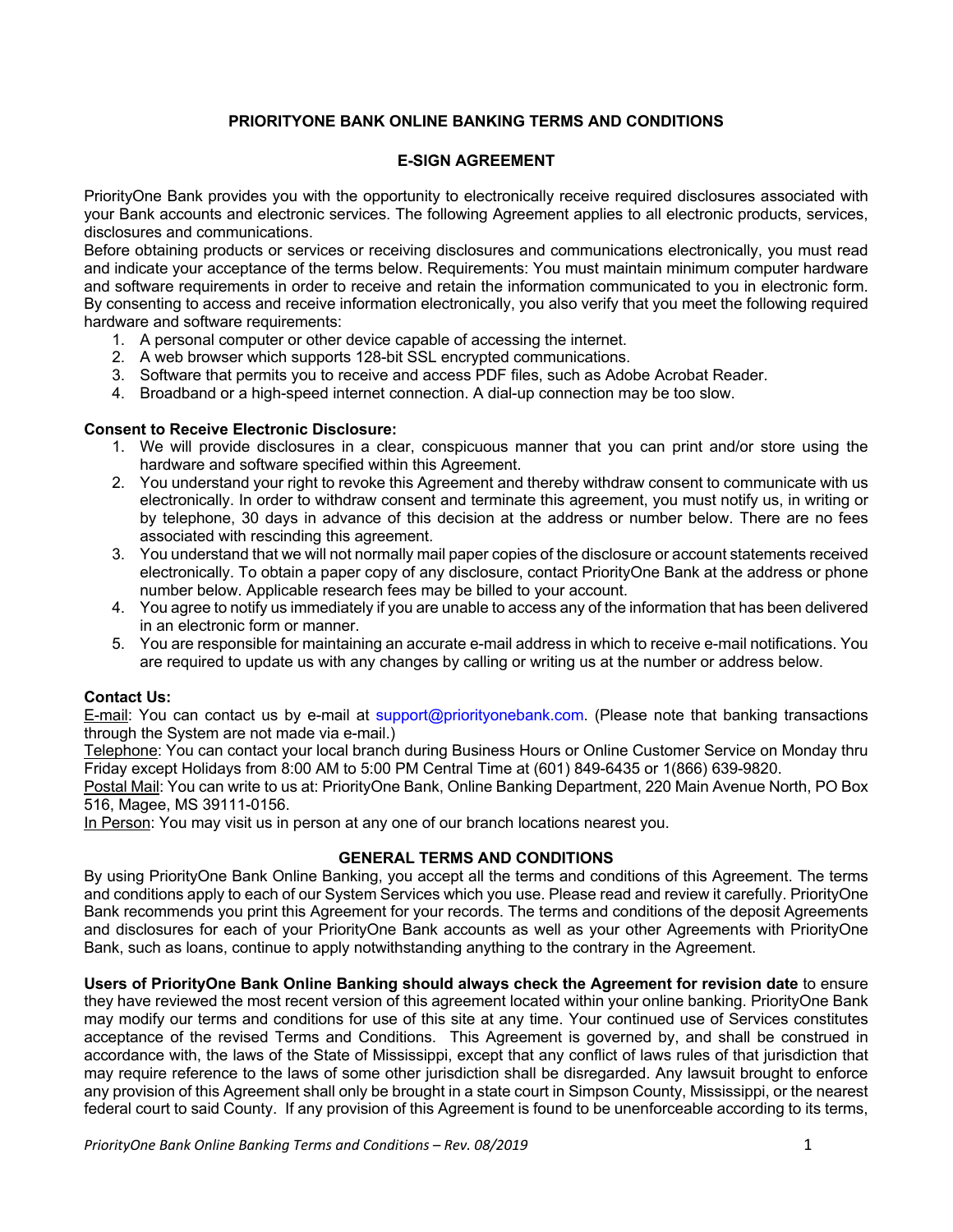all remaining provisions will continue in full force and effect. The headings set forth in this Agreement are for convenience only and will not control or affect the meaning or construction of the provisions of this Agreement. Any waiver (express or implied) by either party of any default or breach of this Agreement must be in writing and shall not constitute a waiver of any other or subsequent default or breach. You may not assign this Agreement. This Agreement is binding upon your heirs and PriorityOne Bank's successors and assigns. Certain of the obligations of the parties pursuant to this Agreement that by their nature would continue beyond the termination, cancellation or expiration of this Agreement shall survive termination, cancellation or expiration of this Agreement. No employee of the bank or any company affiliated with the bank will contact you via e-mail or phone requesting your account information or security information. If you are contacted by anyone requesting this information, please contact us immediately.

With this agreement, you do the following:

- 1. You represent to the bank that the device you intend to use in connection with Services meets the requirements above;
- 2. You agree to receipt of this Agreement and all updates to this Agreement in electronic form;
- 3. You represent that you have read this Agreement and understand its terms and conditions; and
- 4. You agree to the terms and conditions in this Agreement. (Note: clicking "Accept" below is just as binding as manually signing the Agreement.)

### **Definitions**

As used in this Agreement, the following words have the meanings given below.

- 1. **We, our, us, and Bank** means PriorityOne Bank, the depository institution that holds one or more accounts accessed by the Service.
- 2. **You and your** refers to the accountholder authorized by Bank to use the System under this Agreement and anyone else authorized by that accountholder to exercise control over the Accountholder's funds through the System.
- 3. **Account or accounts** means your accounts at Bank.
- 4. **Electronic funds transfers** means ATM withdrawals, Telephone Banking transfers, preauthorized transactions, point of sale transactions, and transfers to and from your Bank accounts using the System, including bill payments.
- 5. **SYSTEM Services** means the services provided pursuant to this Agreement.
- 6. **Business days** means Monday through Friday. Bank Holidays are not included.

# **Online Banking E-Mail Communications**

In general, communications sent over the public Internet are not necessarily secure. Therefore, we will not send, and we strongly suggest that you do not send, any confidential account information. We will not respond to account information related questions sent via Internet e-mail. Correspondence that requires expeditious handling – for example, if you need to report an unauthorized transaction from one of your accounts, or if you need to stop payment on a check you have issued, should be made by calling the Bank. The Contact Us information is provided above.

Unless you have instructed us otherwise, you agree that PriorityOne Bank may send you electronic messages about other products or services we offer. You also agree that we may respond to any electronic message that you send us by electronic mail, such as responding to any claim of unauthorized electronic funds transfer. Any electronic message sent to you by the Bank shall be considered as if it were sent by U.S. Mail, postage prepaid, and shall be considered received within three days of the date sent by the Bank, regardless of whether you sign on to the Service within that time frame.

#### **Service Availability**

Online Banking with PriorityOne Bank is available 365 days a year. However, it is necessary to interrupt the Service on a scheduled basis to perform periodic System and account maintenance. We will attempt to schedule these maintenance periods at a time most convenient to our customers. During these periods, customers may be notified of the maintenance activities by an informational screen that is displayed on Bank's website, https://www.priorityonebank.com.

# **Fees and Charges**

You agree to pay the fees and charges for your use of System Services as set forth in the current Schedule of Fees. You agree that all such fees and charges will be deducted from your PriorityOne Bank checking account. You agree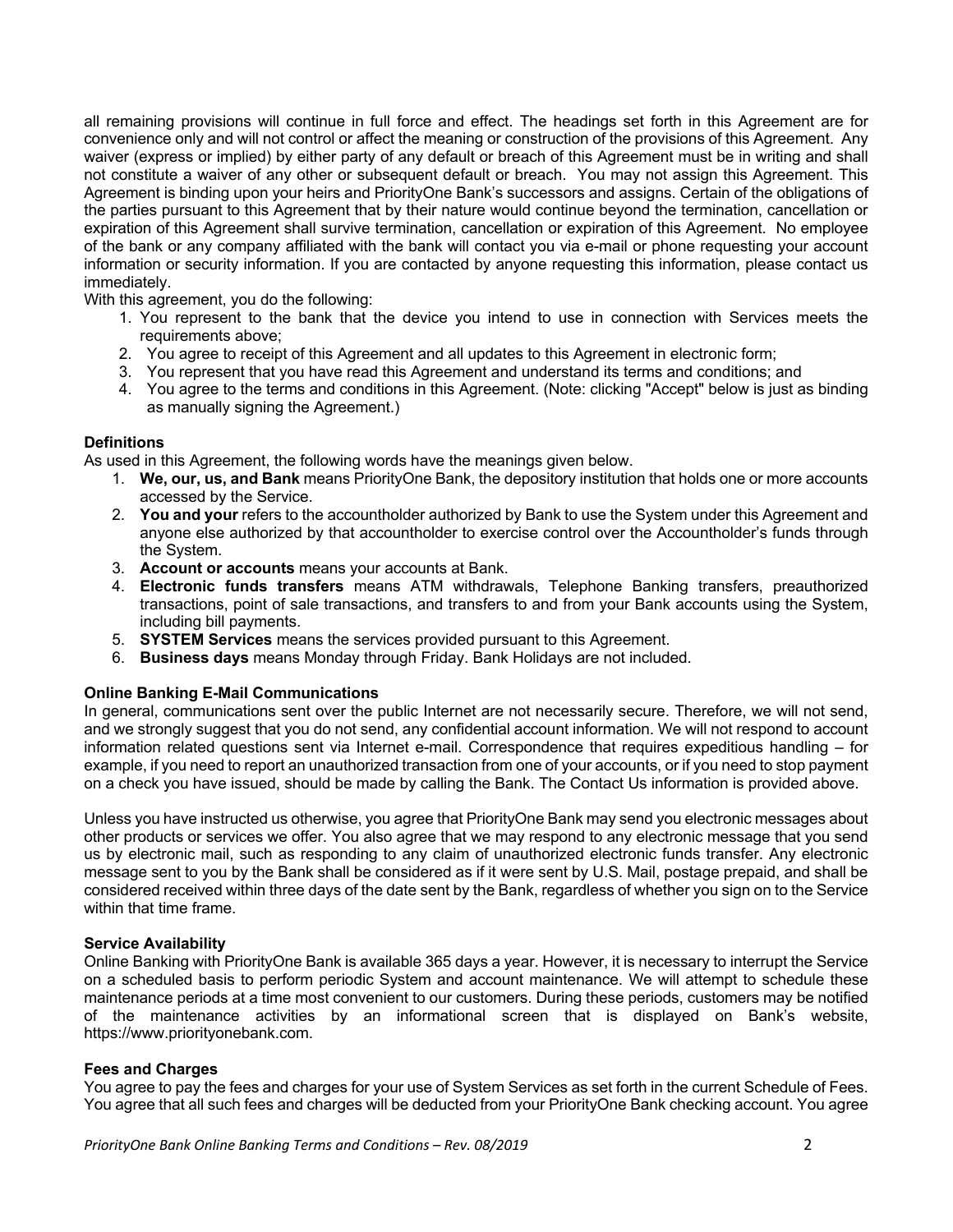to pay any additional reasonable charges for services you request which are not covered in this Agreement. You are also responsible for telephone and Internet service fees you incur in connection with your use of System. PriorityOne reserves the right to charge for People Pay. Fees separately disclosed to you in connection with your account apply when using the System.

### **Posting of Transfers**

Transfers initiated through the System before 6:00 p.m. (CT) on a business day are posted to your account the same day. Transfers completed after 6:00 p.m. (CT) on a business day, Saturday, Sunday or banking holiday, may be posted on the next business day. Refer to Bill payment and External Transfers sections for information regarding cutoff times for these services. You agree to communicate with any other persons with authorized access to your accounts concerning any transfers or bill payments from your accounts in order to avoid overdrafts.

### **Overdrafts (Order of Payments, Transfers, and other Withdrawals)**

If your account has insufficient funds to perform all electronic fund transfers you have requested for a given business day, then:

- 1. Electronic funds transfers involving currency disbursements, like ATM withdrawals, will have priority;
- 2. Electronic fund transfers initiated through System which would result in an overdraft of your account may not complete as requested or, at our discretion, may be cancelled.
- 3. In the event the electronic fund transfers initiated through System which would result in an overdraft of your account are not cancelled, overdraft charges may be assessed pursuant to the terms of the Deposit Agreement for that account.

### **Limits on Amounts and Frequency of SYSTEM Transactions**

The number of transfers from Bank accounts and the amounts which may be transferred are limited pursuant to the terms of the applicable deposit Agreement and disclosure for those accounts. Federal regulations require us to limit either by contract or in practice the number of certain types of transfers from savings and money market deposit accounts that you may own. You are limited to six (6) preauthorized electronic fund transfers from these accounts. No more than six transfers may be made by check, draft, debit card, or similar order made by the depositor and payable to third parties. Each fund transfer or payment through the Services from your savings or money market deposit account is counted as one of the six limited transfers you are permitted each month. However, payments to your loan accounts with us are not counted toward this limit for savings and money market deposit accounts. If a hold has been placed on deposits made to an account from which you wish to transfer funds, you cannot transfer the portion of the funds held until the hold expires.

#### **Disclosure of Account Information and Transfers**

You understand information about your accounts or the transfers you make may automatically be disclosed to others. For example, tax laws require disclosure to the government of the amount of interest you earn, and some transactions, such as large currency and foreign transactions, must be reported to the government. We may also provide information about your accounts to persons or companies we believe would use the information for reasonable purposes, such as when a prospective creditor seeks to verify information you may have given in a credit application or a merchant calls to verify a check you have written. In addition, we routinely inform credit bureaus when accounts are closed because they were not handled properly. We may also seek information about you from others, such as the credit bureau, in connection with the opening or maintaining of your account or in connection with approving your access to SYSTEM. You agree and hereby authorize all of these transfers of information.

Further, we will disclose information to third parties about your account or the transfers you make:

- 1. Where it is necessary for completing transfers; or
- 2. In order to verify the existence and condition of your account for a third party, such as a credit bureau or merchant; or
- 3. In order to comply with government agency or court orders; or
- 4. As described in our privacy policy disclosure, provided separately.

#### **Periodic Statements**

You may continue to receive your regular account statement by mail, either monthly or quarterly, depending on the type of account, unless you choose to receive electronic statements. Once you accept the electronic statement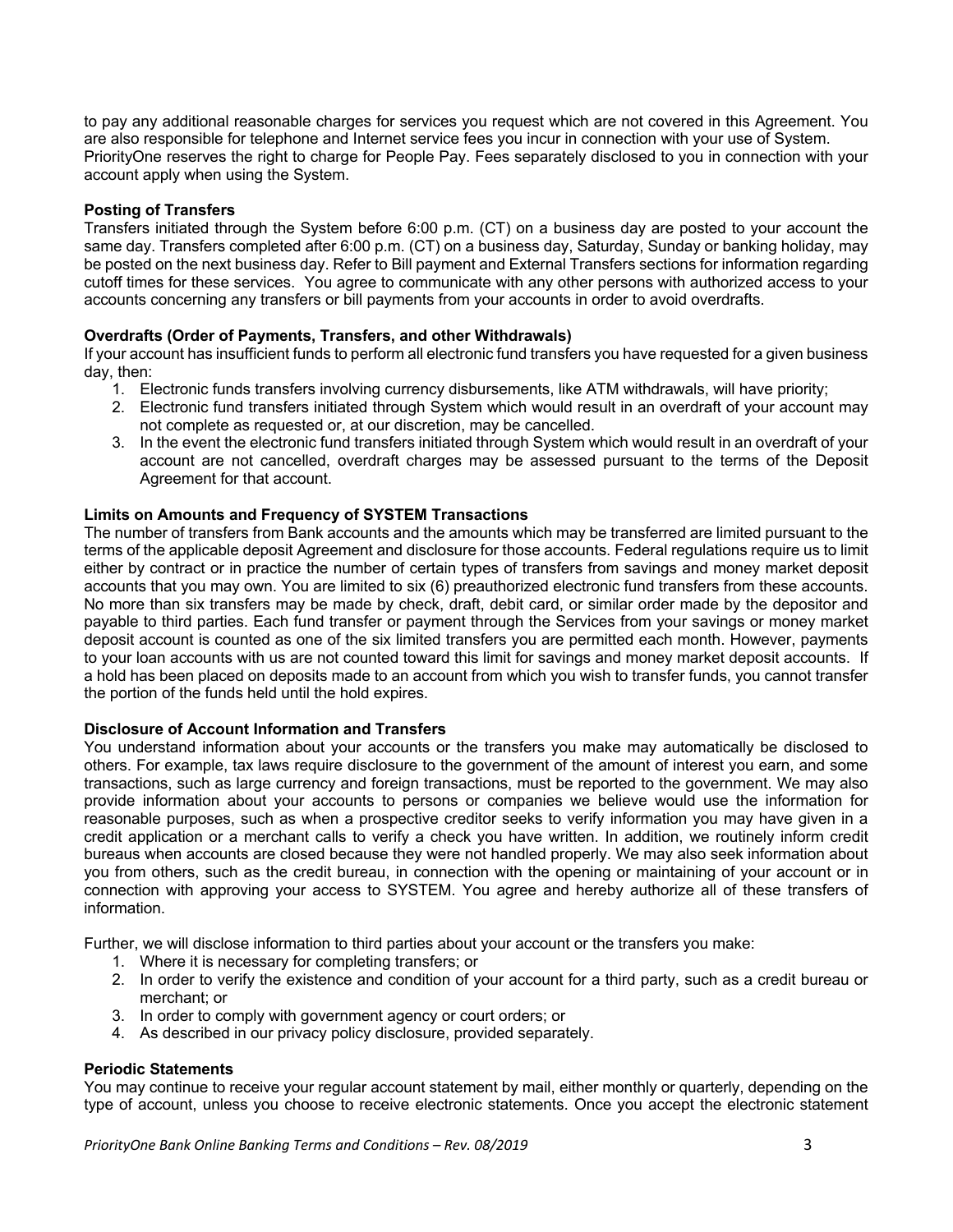disclosure within your online banking, you will no longer receive statements by mail, but instead you will be able to view them through your online banking.

### **Change in Terms**

We may change any term of this Agreement at any time. If the change would result in increased fees for any System Service, increased liability for you, fewer types of available electronic fund transfers, or stricter limitations on the frequency or dollar amount of transfers, we agree to give you notice at least 21 days before the effective date of any such change, unless an immediate change is necessary to maintain the security of an account or our electronic fund transfer system. We will post any required notice of the change in terms on the Bank System web site, forward it to you by e-mail or by postal mail. If advance notice of the change is not required, and disclosure does not jeopardize the security of the account or our electronic funds transfer system, we will notify you of the change in terms within 30 days after the change becomes effective. Your continued use of any or all of the subject System Services indicates your acceptance of the change in terms. We reserve the right to waive, reduce or reverse charges or fees in individual situations. You acknowledge and agree that changes to fees applicable to specific accounts are governed by the applicable Deposit Agreements and disclosures.

#### **Disclaimer of Warranty and Limitation of Liability**

We make no warranty of any kind, express or implied, including any implied warranty of merchantability or fitness for a particular purpose, in connection with the System Services provided to you under this Agreement. We do not and cannot warrant that System will operate without errors or that any or all System Services will be available and operational at all times. Except as specifically provided in this Agreement, or otherwise required by law, you agree that our officers, directors, employees, agents or contractors are not liable for any indirect, incidental, special or consequential damages under or by reason of any services or products provided under this Agreement or by reason of your use of or access to System, including loss of profits, revenue, data or use by you or any third party, whether in an action in contract or tort or based on a warranty. Further, in no event shall the liability of Bank and its affiliates exceed the amounts paid by you for the services provided to you through System.

**Indemnification.** You agree to defend, indemnify and hold harmless Bank and our Affiliates and Service Providers and the officers, directors, agents, employees, representatives, and contractors of each of these, from any loss, damage, claim or demand (including attorneys' fees) made or incurred by any third party due to or arising out of your breach of this Agreement and/or your use of the Site or the Service.

**Intellectual Property.** All marks and logos related to the Service are either trademarks or registered trademarks of us or our licensors. In addition, all page headers, custom graphics, button icons, and scripts are our service marks, trademarks, and/or trade dress or those of our licensors. You may not copy, imitate, or use any of the above without our prior written consent, which we may withhold in our sole discretion, and you may not use them in a manner that is disparaging to us or the Service or display them in any manner that implies our sponsorship or endorsement. All right, title and interest in and to the Service, the portion of the Site through which the Service is offered, the technology related to the Site and Service, and any and all technology and any content created or derived from any of the foregoing, is our exclusive property or that of our licensors. Moreover, any suggestions, ideas, notes, drawings, concepts, or other information you may send to us through or regarding the Site or Service shall be considered an uncompensated contribution of intellectual property to us, shall also be deemed our exclusive intellectual property, and shall not be subject to any obligation of confidentiality on our part. By submitting any such materials to us, you automatically grant (or warrant that the owner of such materials has expressly granted) to us a perpetual, royalty-free, irrevocable, non-exclusive right and license to use, reproduce, modify, adapt, publish, translate, publicly perform and display, create derivative works from and distribute such materials or incorporate such materials into any form, medium, or technology now known or later developed, and you warrant that all socalled "moral rights" in those materials have been waived, and you warrant that you have the right to make these warranties and transfers of rights.

# **Your Right to Terminate**

You may cancel your System service at any time by providing us with written notice by postal mail or fax. Your access to the System will be suspended within 3 business days of our receipt of your instructions to cancel the service. You will remain responsible for all outstanding fees and charges incurred prior to the day of cancellation.

# **Our Right to Terminate:**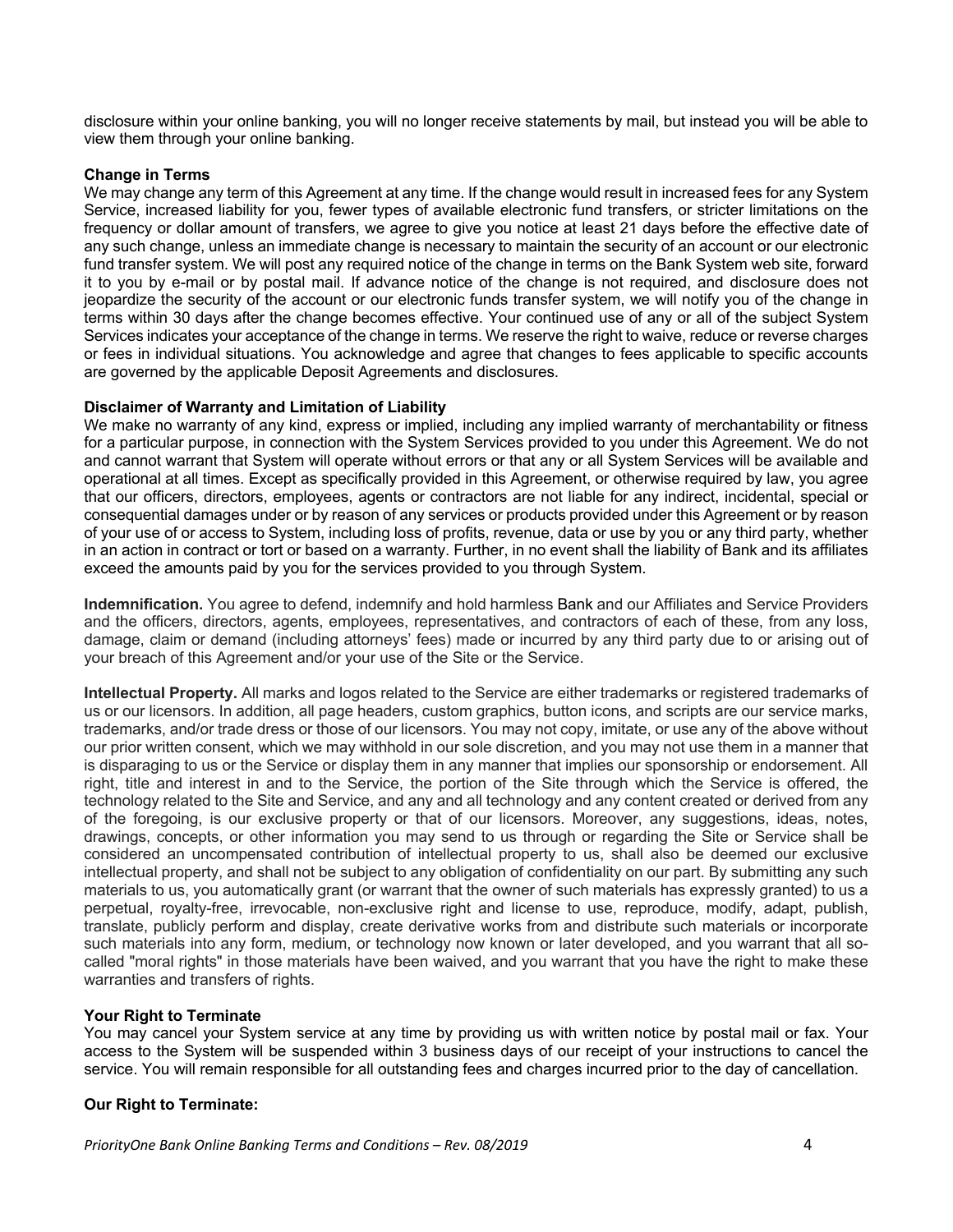You agree that we can terminate or limit your access to System Services for any of the following reasons:

- 1. Without prior notice, if you have insufficient funds in any one of your Bank accounts. System service may be reinstated, in our sole discretion, once sufficient funds are available to cover any fees, pending transfers, and debits.
- 2. Upon three (3) business days' notice, if you do not contact us to designate a new Primary Checking Account immediately after you close your Primary Checking Account.
- 3. Upon reasonable notice, for any other reason in our sole discretion.

### **ACCESS AND SECURITY**

### **Security and Protecting Your Account**

Bank is committed to protecting the security and confidentiality of our customer account information. Bank uses state-of-the-art technology in the ongoing development of its Online Banking Service to ensure this security. We use several different methods to protect your account information:

- 1. You can only access Online Banking with certain browsers that have a high security standard, such as Safari®, Google Chrome®, Mozilla FireFox®, Internet Explorer®.
- 2. You must have a valid User ID and Password to sign in.
- 3. Only one password per User ID is allowed.
- 4. If no action is taken for five (5) minutes, you will be automatically logged off Online Banking.

### **Your Responsibility:**

You understand the importance of your role in preventing misuse of your accounts through System. You agree:

- 1. Not to give out your identifying information such as your Online Banking password to any other person. Bank may rely on your User ID to identify you when providing banking services to you.
- 2. Never to leave your account information displayed in an area accessible by others.
- 3. Never to leave your PC unattended while using Online Banking.
- 4. To always exit System by clicking on "Log Off" in the upper right portion of the screen after using Online Banking.
- 5. To notify Bank at the number listed in the "Contact Us" section above of this Agreement immediately if you suspect that your User ID or Password has become known to any unauthorized person.
- 6. To notify Bank when you update your email address(s) and phone number(s).
- 7. To promptly examine your statement for each of your Bank accounts as soon as you receive it.
- 8. To protect the confidentiality of your account and account number, and your personal identification information, such as your driver's license number and social security number.

You understand that personal identification information by itself, or together with information related to your account, may allow unauthorized access to your account. Your password and User ID are intended to provide security against unauthorized entry and access to your accounts. Data transferred via System is encrypted in an effort to provide transmission security and System utilizes identification technology to verify that the sender and receiver of System transmissions can be appropriately identified by each other. Notwithstanding our efforts to ensure that System is secure, you acknowledge that the Internet is inherently insecure and that all data transfers, including electronic mail, occur openly on the Internet and potentially can be monitored and read by others. We cannot and do not warrant that all data transfers utilizing Bank System, or e-mail transmitted to and from us, will not be monitored or read by others.

#### **Notices to You.**

You agree that any notice or other type of communication provided to you pursuant to the terms of this Agreement, and any future disclosures required by law, including electronic fund transfer disclosures, may be made electronically by posting the notice on the Bank System website or by e-mail. You agree to notify us immediately of any change in your e-mail address.

All notices by any of these methods shall be deemed received by you no later than twenty-four (24) hours after they are sent or posted, except for notice by postal mail, which shall be deemed received by you no later than three (3) business days after it is mailed. You may request a paper copy of any legally required disclosures and you may terminate your consent to receive required disclosures through electronic communications by contacting us as set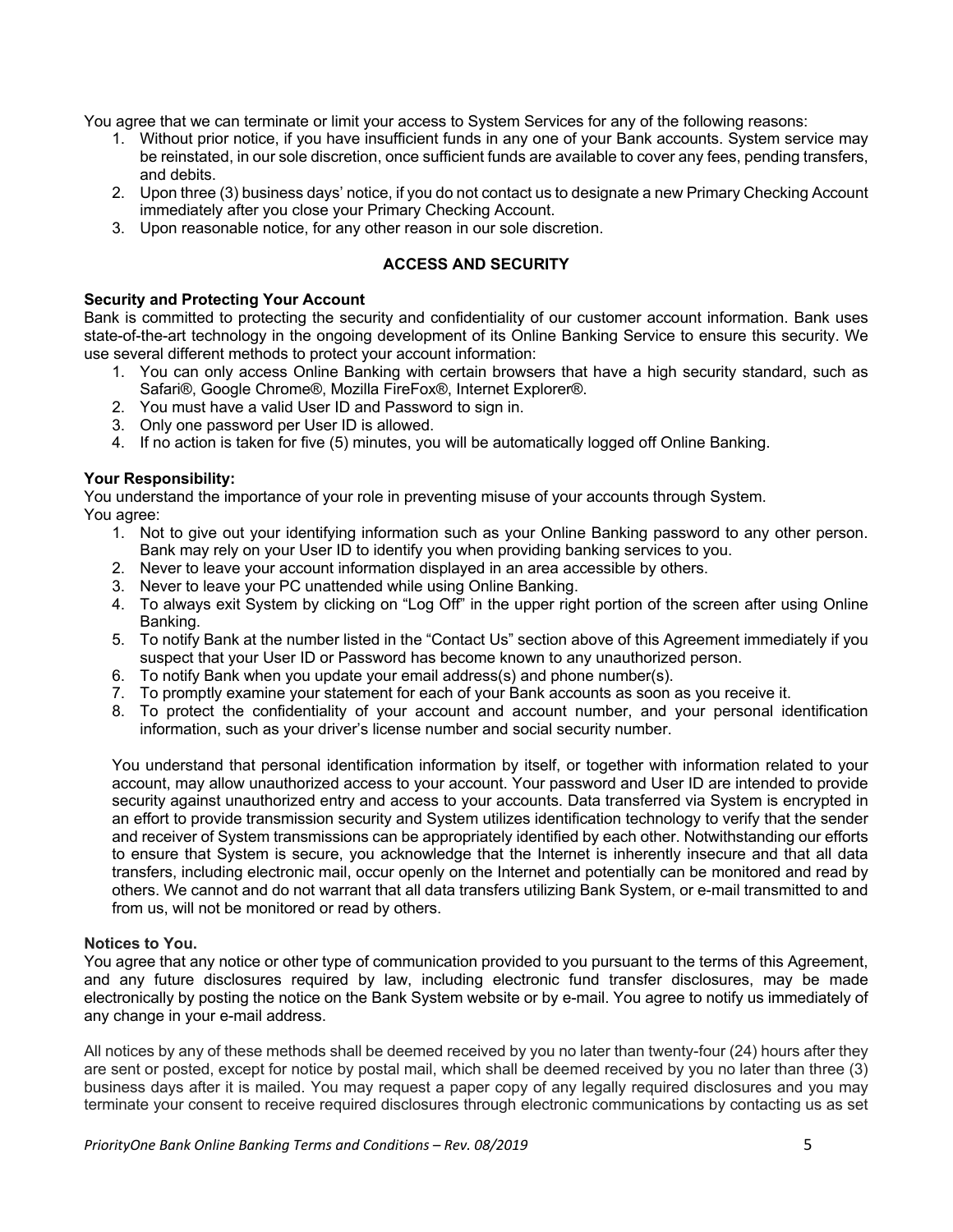forth in the contact us section above. We reserve the right to terminate your use of the Service if you withdraw your consent to receive electronic communications.

**Text Messages, Calls and/or Emails to You.** By providing us with a telephone number (including a wireless/cellular, mobile telephone number and/or email address), you consent to receiving text messages and/or calls from us at that number and/or e-mails from us for identity verification and/or our everyday business purposes. Please review our Privacy Policy for more information.

# **ONLINE ACCESS**

# **Registration:**

PriorityOne Bank account customers can register online by indicating your acceptance to these terms and conditions. To register online, you need the following:

- 1. Access to Internet service,
- 2. An e-mail address,
- 3. One of your Bank account numbers (Checking, Savings) for which you are primary or secondary owner, and
- 4. The account's last statement balance.

Note: If you need assistance, please contact us by one of the methods in the "Contact Us" section on page one of this Agreement.

**User ID:** You will be prompted to create a User ID during your first online session through our online registration process. Your User ID and Password identify and authenticate you to BANK when you use SYSTEM. User IDs may only be obtained by customers who have existing accounts with BANK.

**Your Password:** For security purposes, you are required to create your password during your first online session through our online registration process, which can only be accomplished using Personal Online Banking on a web browser on a computer or other device. You determine what User ID and password you will use, and the identity of your password is not communicated to us. You agree that we are authorized to act on instructions received under your password. We undertake no obligation to monitor transactions through SYSTEM to determine that they are made on behalf of the accountholder. You accept responsibility for the confidentiality and security of your password. We recommend that you change your password every ninety (90) days. If you have forgotten your password, utilize the forgotten password feature. Upon three (3) unsuccessful attempts to use your password, your access to the System will be revoked. To re-establish your authorization to use the System, you must contact us to have your password reset or to obtain a new temporary password. A password cannot be created or changed through the mobile application.

We recommend that you create a password using the following guidelines:

- 1. Passwords must be 8 to 32 characters long, must include at least three of the four: one upper case letter, one lower case letter, a number, or a special character, such as:  $\left[ \varpi \# \$ \% \wedge \$ * (\cdot) \right] + \frac{1}{2} : \cdot \} \{- \cdot \}$
- 2. Passwords are case sensitive. As an example, Abc123 is not the same as aBC123.
- 3. Your password should not be associated with any commonly known personal identification, such as social security numbers, address, date of birth, names of children, and should be memorized rather than written down.

You can change your Password online at any time by selecting the Change Password option under the Customer Service button. If necessary, passwords can also be reset by calling Online Banking Customer Service at the number provided in the "Contact Us" section on page one of this Agreement. However, any password changed over the telephone will be "temporary" only, require an online reset at first use, and expire within 24 hours after issuance.

If you are issued or create any password or other credentials to access the Service or the portion of the Site through which the Service is offered, you agree not to give or make available your password or credentials to any unauthorized individuals, and you agree to be responsible for all actions taken by anyone to whom you have provided such credentials. If you believe that your credentials have been lost or stolen or that someone may attempt to use them to access the Site or Service without your consent, you must inform us at the telephone number provided in the contact us section above.

# **ERRORS, QUESTIONS, AND COMPLAINTS**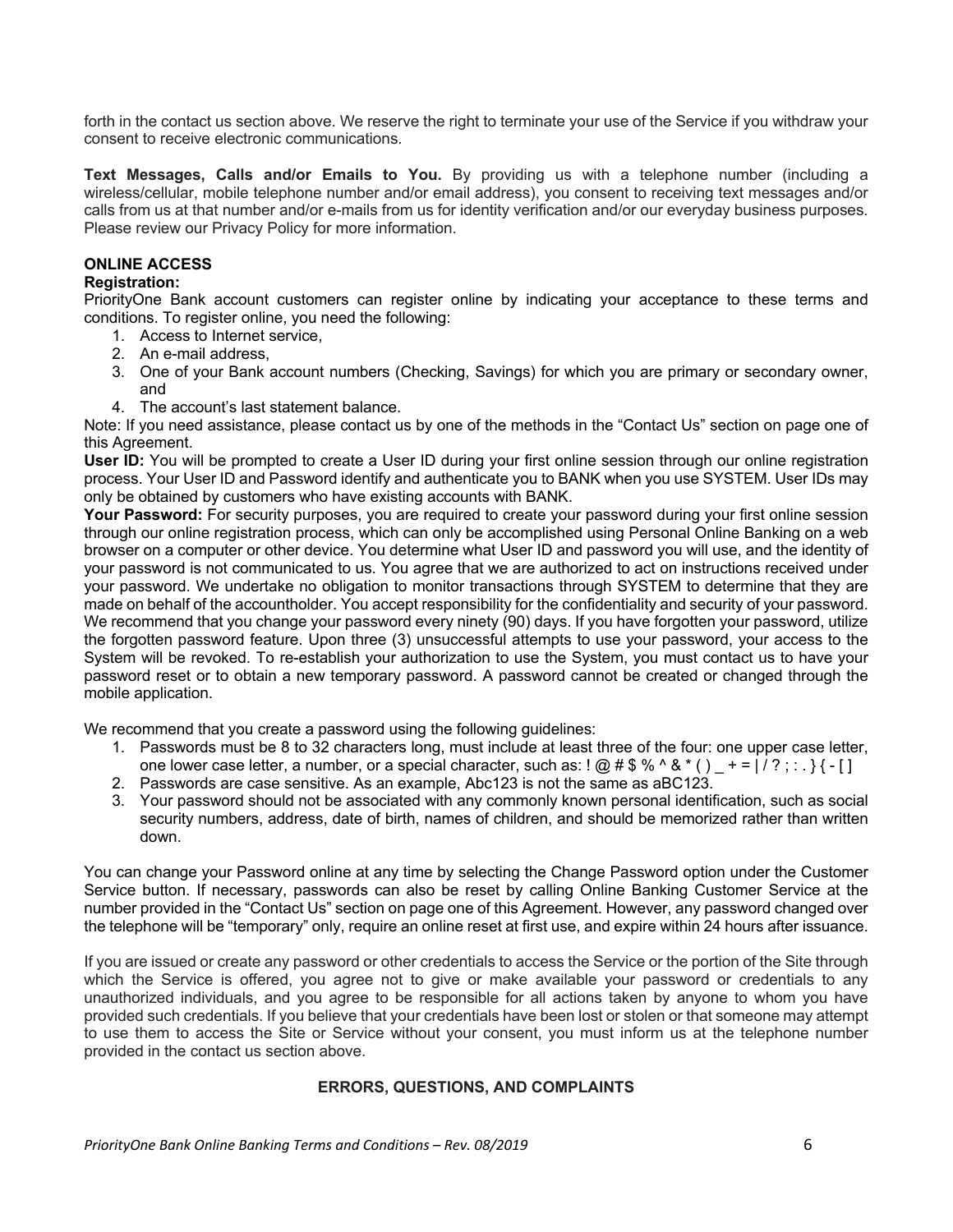### **Your Liability for Unauthorized Transfers**

CONTACT US AT ONCE if you believe your password has been lost, stolen, used without your authorization, or otherwise compromised, or if someone has transferred or may transfer money from your accounts without your permission. An immediate telephone call to us is the best way to reduce any possible losses. You could lose all the money in your accounts (plus your maximum overdraft line of credit, if any). If you contact us within 2 business days after you learn of the loss, theft, compromise, or unauthorized use of your password, you can lose no more than \$50 if someone used your password without your permission.

If you do NOT contact us within 2 business days after you learn of the loss, theft, compromise, or unauthorized use of your password, and we can prove we could have stopped someone from using your password to access your accounts without your permission if you had told us, you could lose as much as \$500.

Also, if your statement shows transfers that you did not make, contact us at once. If you do not tell us within 60 days after the statement was delivered or made available to you, you may not get back any money you lost through transactions made after the 60-day time period if we can prove that we could have stopped someone from taking the money if you had told us in time. If a good reason (such as a long trip or hospital stay) kept you from contacting us, we will extend the time periods.

# **BILL PAYMENT SERVICE (if Applicable)**

**Online Bill Payment Service.** This Service allows you to obtain information about your accounts and transactions, communicate with us electronically, and make payments to others.

- a. Bill Payments. You may make payments to others from one or more of your designated checking accounts with us. If you link more than one checking account to the Services, you must specify which account you wish to use in making payments. You may make bill payments in an amount up to the available funds in your account. The maximum amount allowed per transaction is \$9999.99, while the customer daily limit is \$20,000.00. When you schedule a bill payment using the Services, you authorize us to withdraw the necessary funds from your account with us. We may refuse to act on your instruction if sufficient funds, including funds available under any overdraft plan, are not available in your Bill Payment Account on the date you want us to process your payment. By signing this agreement, you authorize us to debit your account to cover the payment entered into the Internet bill pay system without your signature or other approval.
- b. Eligible Payees. We reserve the right to determine who may be a payee of online payments. **You should not use Bill Payment Service to make payments to settle securities purchases, tax payments to the IRS or any other government agency, court ordered payments such as alimony or child support, or payments to insurance companies. Payments for these payees will be your sole responsibility if delayed or improperly processed or credited.** Payments may be made only to payees located in the United States and may be made in U.S. dollars only. When you add Payees to the Service, you must be sure to enter your account number and the Payee's address as they appear on your payment stub or invoice. If the address of your Payee changes, it is your responsibility to make corrections on the Service. Timely payments and delivery are not guaranteed when funds are paid to some Payees, such as government agencies.
- c. Initiating Payments. To initiate a payment, you must specify the person or business you are paying, the date for processing your payment, the amount to be paid, and your account number with the payee, if applicable ("Payment Order"). The first time you request a payment to be made to a payee, you must also specify the payee's address and the number of the account from which the payment is to be made. We may modify the payee address to accommodate special processing requirements. We will send your payment to the payee either by transferring the funds electronically or by mailing a check to the payee. We retain the right to switch your payment from check to electronic transfer or electronic transfer to check at our option. The total dollar amount of Payment Orders transmitted by Customer to Bank on any one Business Day shall not exceed the amount of available funds in your account. If there are insufficient funds in your Account to make the transfers or payments you have authorized, we may refuse to make the transfer or payment, or we may make the transfer or payment and overdraw your Account. In either event, you are responsible for any non-sufficient funds ("NSF") and overdraft charges that may apply.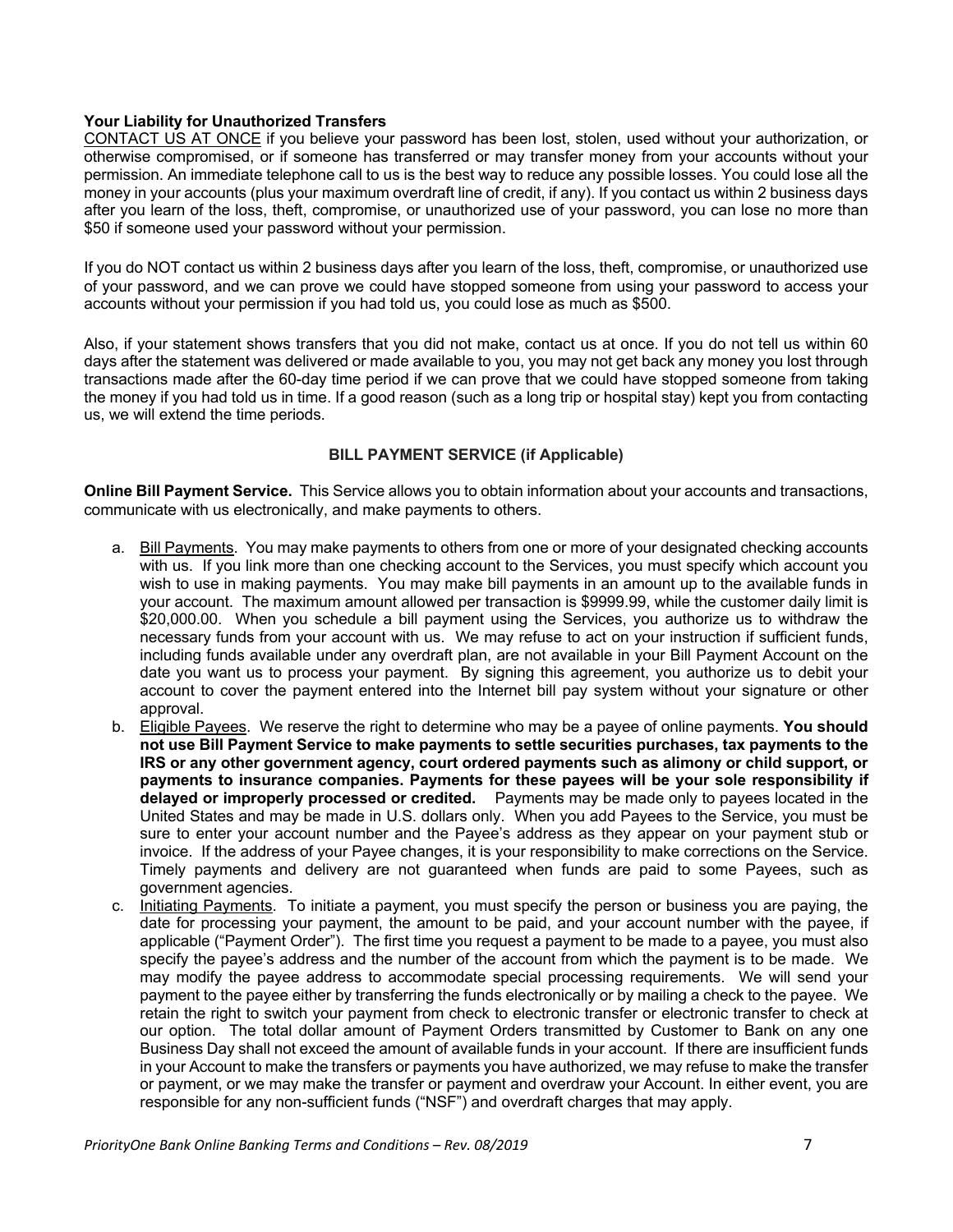- d. Automatic Recurring Payments. You may use the bill payment function to arrange for the automatic payment of bills that have a fixed frequency and amount. Once your automatic bill payment arrangements are established, we will make the payments without further requests by you. If the payment due date for an automatic payment falls on a weekend or holiday, the payment may be made the following business day.
- e. Charging Your Account. When you transmit a payment request, you authorize us to charge your designated account on the date we process the payment (e.g., the day we initiate payment by an ACH entry or pay a check). We may treat online checks with the same effect as if you had signed them. You may not be allowed to stop the payment of an online check once the transaction has been posted to your account.
- f. Scheduling Bill Payments. **Bill payment(s) scheduled after 3:00pm (Central Time) will be processed on the next business day.** Our online system will determine if the payment is sent electronically or by paper check. If payment is made by paper check, you understand and agree that paper checks are mailed, and the payee may not receive payment until five (5) to seven (7) business days after the payment is deducted from your account. If the payment is made electronically, you understand and agree that the payee may not receive payment until seventy-two (72) hours after the payment is deducted from your account.

You understand and agree that we are not responsible for the timely delivery of mail, or the improper transmission or handling of payments by a third party (such as the failure of the payee to properly post a payment to your account). You also understand and agree that we are not responsible if you do not have sufficient funds in your account on the date payment is to be deducted from your account.

Payment(s) made through the Bill Payment Service require sufficient time for your payee to credit your account properly. You must authorize and schedule payment(s) within a sufficient time frame to avoid finance charges or other charges that may be assessed by the payee for late or non-receipt of payment. The Bank will not be responsible for any charges assessed or other action taken by a payee resulting from a late or non-receipt of payment, including but not limited to finance charges and late fees. It is your responsibility to request that payments be made in such a manner that they will be received in time. We are not responsible for postal delays or processing delays by the Payee. You are solely responsible for any damages, such as late charges, that may be imposed as a result of your failure to identify the correct Process Date and transmit your payment instructions to us in a timely manner.To ensure that critical or time-sensitive payments are received on time, you should consider establishing Process Dates (especially for payees that will receive payments by mail) well in advance of the payment due date.

Funds must be available in the designated account on the scheduled payment date. If your account does not have sufficient funds on the scheduled date, the payment will be processed as any other non-sufficient funds item, with all applicable charges as provided in the Deposit Account Agreement and Schedule of Fees. You will be notified, and the Bank shall have no obligation or liability if it does not complete a transfer or payment because there are insufficient funds in your account to process the transaction. In all cases, you will be responsible for either making alternate arrangements for the payment or rescheduling the payment through the Bill Payment Service. In the event you have insufficient funds to make some, but not all, of the payments scheduled for a particular date, the Bank may use such method as disclosed in the Deposit Account Agreement.

- g. Canceling Bill Payments. A bill payment that you have scheduled, but has not been completed, may be canceled before 3:00pm (Central Time) on the business day the payment is scheduled to be sent from your account. The payment must be in the Pending Payments list. If a bill payment is paid electronically and has been debited from your account, you cannot cancel or stop the transaction. If a bill payment is paid by paper draft, you may be able to cancel the payment if the paper draft has not cleared. If the paper draft has not cleared, we will attempt to process your stop payment request. If the paper draft has already cleared, you will be notified. A stop payment order is required to cancel any payment, and normal stop payment procedures and charges will apply.
- h. Rejection of Entries. You agree that we have no obligation to accept Payment Orders and therefore may reject any Payment Order you issue. We have no obligation to notify you of the rejection of a Payment Order, but we may do so at our option. We have no liability to you for rejection of a Payment Order and shall not be liable to pay interest to you even if the amount of your payment order is fully covered by a withdrawable credit balance in your Account or we have otherwise received full payment from you.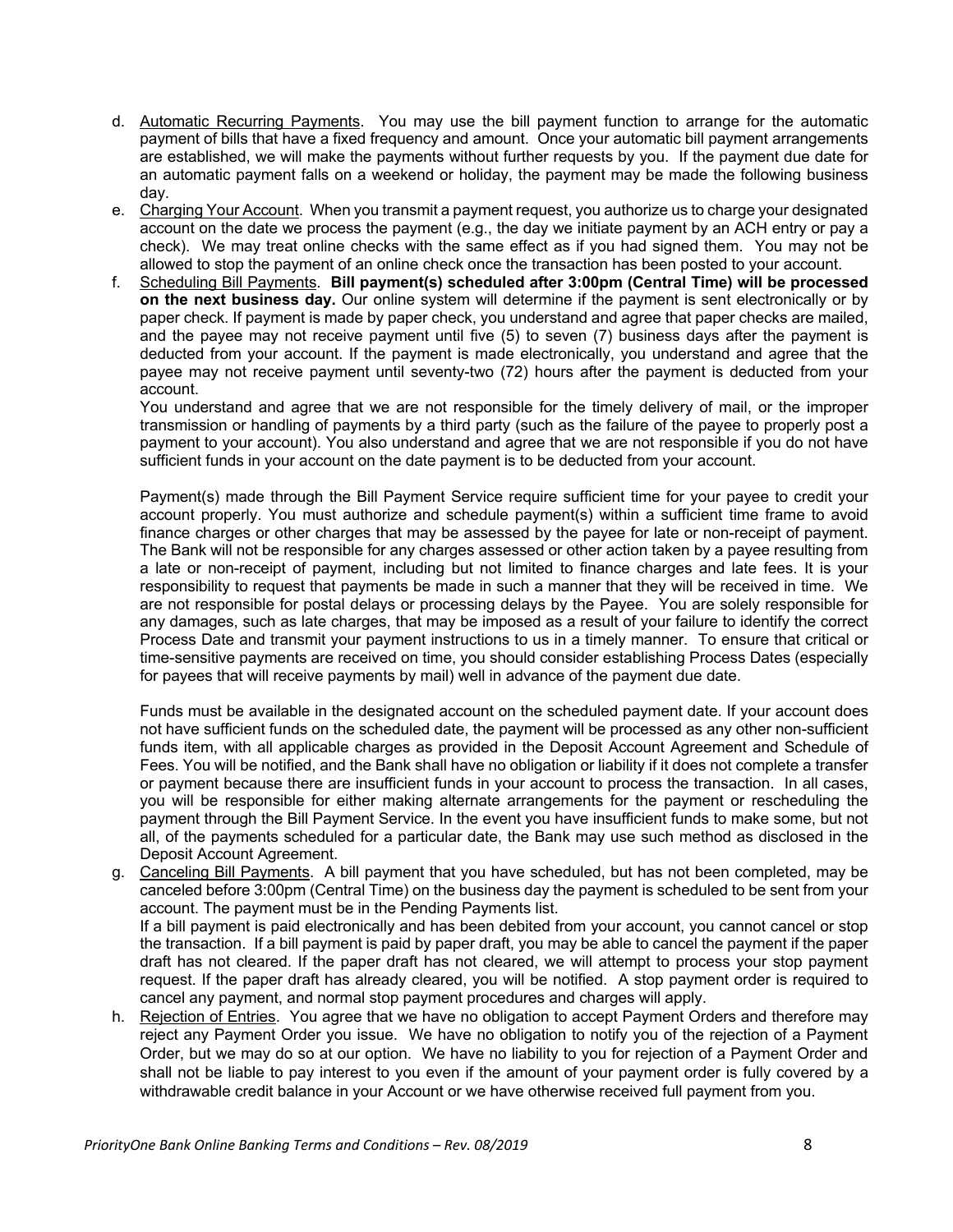- i. Error Detection. We have no obligation to discover and shall not be liable to you for errors made by you, including but not limited to errors made in identifying the Payee or beneficiary, or for errors in the amount of a Payment Order. We shall likewise have no duty to discover and shall not be liable for duplicate Payment Orders issued by you. In the event that you make an error or issue a duplicate Payment Order, you shall indemnify, defend all claims, and hold us harmless from any loss, damages, or expenses, including but not limited to attorney's fees, incurred by us as the result of the error or issuance of duplicate Payment Orders.
- j. Identification of Beneficiary or Payee. If the beneficiary or Payee of a Payment Order is identified by account number or identifying number, or by name and account number or identifying number, you acknowledge that payment of the proceeds of the Payment Order to the beneficiary or Payee shall be made by the beneficiary bank or by us on the basis of the identifying or bank account number even if it identifies a person different from the named beneficiary or Payee. You are liable for and must settle with us for any Payment Order initiated by you that identifies the beneficiary or Payee by account or identifying number or by name and account or identifying number.
- k. Transfers from Money Market Deposit Accounts. Federal regulations require us to limit either by contract or in practice the number of certain types of transfers from savings and money market deposit accounts that you may own. You are limited to six (6) preauthorized electronic fund transfers from these accounts. No more than six transfers may be made by check, draft, debit card, or similar order made by the depositor and payable to third parties. Each fund transfer or payment through the Services from your savings or money market deposit account is counted as one of the six limited transfers you are permitted each month. However, payments to your loan accounts with us are not counted toward this limit for savings and money market deposit accounts. We recommend that you not use a money market deposit account as your Bill Payment Account because of these restrictions. A savings account may not be used as a Bill Payment account.

# **PEOPLE PAY SERVICE (if Applicable)**

- **1. Description of Service.** The People Pay Service enables you: (1) to initiate a Payment Instruction from an Eligible Transaction Account to an account at a U.S. financial institution; and/or (2) to receive a payment from another person into an Eligible Transaction Account, in U.S. dollars. Although the ACH Network is often used to execute People Pay Service Payment Instructions for the People Pay Service, other Payment Networks may be used to facilitate the execution and transmission of Payment Instructions. All payments must be made through and are subject to the terms of this Agreement and applicable laws and regulations, in each case as in effect from time to time. Receipt of payments may be made through the Site and is subject to the terms of this Agreement and applicable laws and regulations, in each case as in effect from time to time.
- **2. Service Providers.** We are offering you the Service through one or more Service Providers that we have engaged to render some or all of the Service to you on our behalf. You agree that we have the right under this Agreement to delegate to Service Providers all of the rights and performance obligations that we have under this Agreement, and that the Service Providers will be third party beneficiaries of this Agreement and will be entitled to all the rights and protections that this Agreement provides to us. Service Provider and certain other capitalized terms are defined in a "Definitions" section of this Agreement.
- **3. Our Relationship with You.** We are an independent contractor for all purposes, except that we act as your agent with respect to the custody of your funds for the Service. We do not have control of, or liability for, any products or services that are paid for with our Service. We also do not guarantee the identity of any user of the Service (including but not limited to Receivers to whom you send payments).
- **4. Receipts and Transaction History.** You may view your People Pay transaction history by logging into the Service and looking at your transaction history. Completed transactions will appear on your account periodic statements.
- **5. Your Privacy.** Protecting your privacy is very important to us. Please review our Privacy Policy in order to better understand our commitment to maintaining your privacy, as well as our use and disclosure of your information.
- **6. Privacy of Others.** If you receive information about another person through the Service, you agree to keep the information confidential and only use it in connection with the Service.
- **7. Eligibility.** The Service is offered only to individual residents of the United States who can form legally binding contracts under applicable law. Without limiting the foregoing, the Service is not offered to minors unless the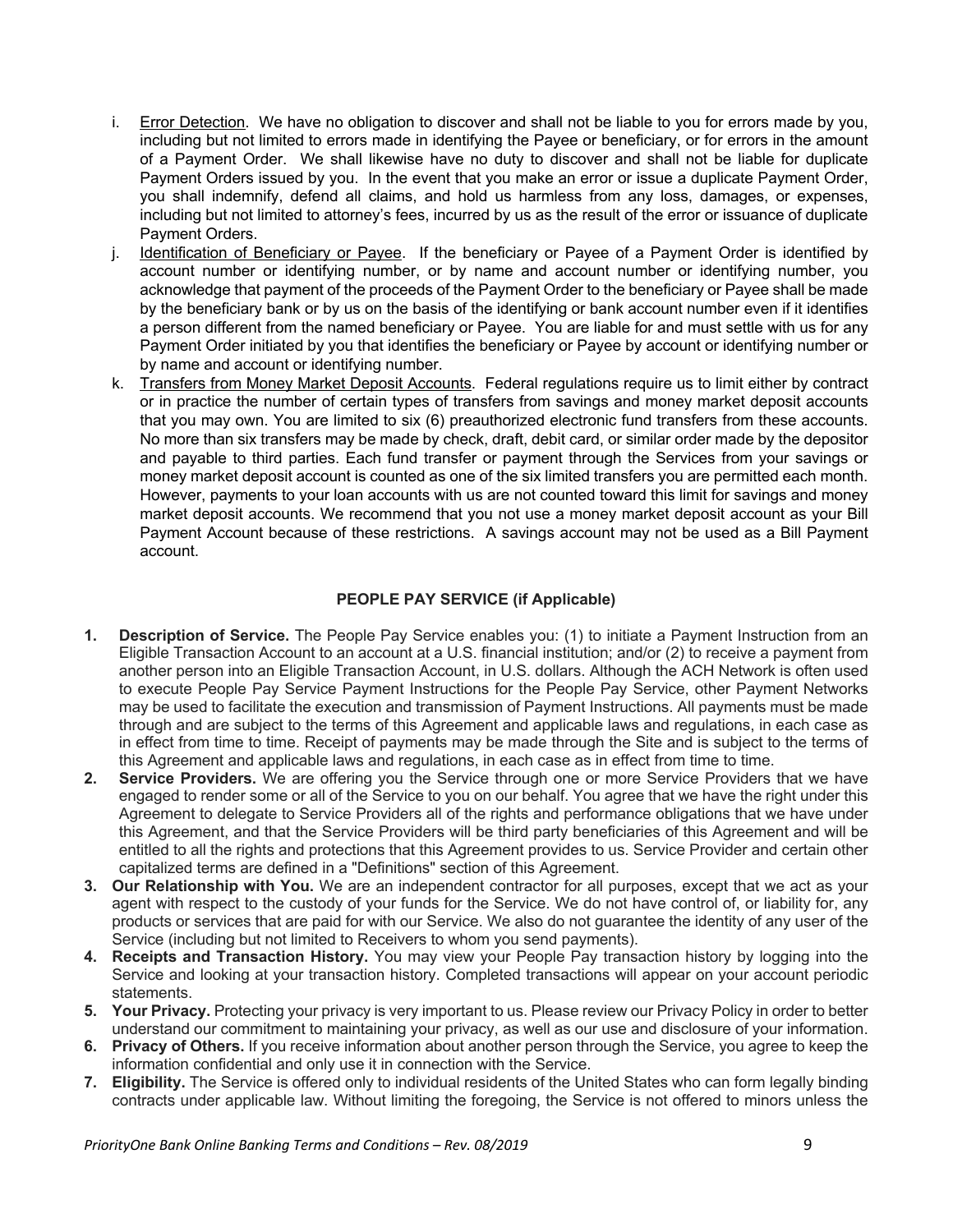minor is using an Eligible Transaction Account in the name of the minor with a parent or guardian as a co-signor or guarantor. By using the Service, you represent that you meet these requirements and that you agree to be bound by this Agreement.

- **8. Prohibited Payments.** The following types of payments are prohibited through the Service, and we have the right but not the obligation to monitor for such payments:
	- a) Payments to or from persons or entities located in prohibited territories (including any territory outside of the United States);
	- b) Payments that violate any law, statute, ordinance or regulation;
	- c) Payments related to: (1) tobacco products, (2) prescription drugs and devices; (3) narcotics, steroids, controlled substances or other products that present a risk to consumer safety; (4) drug paraphernalia; (5) ammunition, firearms, or firearm parts or related accessories; (6) weapons or knives regulated under applicable law; (7) goods or services that encourage, promote, facilitate or instruct others to engage in illegal activity; (8) goods or services that are sexually oriented; (9) goods or services that promote hate, violence, racial intolerance, or the financial exploitation of a crime; (10) goods or services that defame, abuse, harass or threaten others; (11) goods or services that include any language or images that are bigoted, hateful, racially offensive, vulgar, obscene, indecent or discourteous; (12) goods or services that advertise or sell to, or solicit others; or (13) goods or services that infringe or violate any copyright, trademark, right of publicity or privacy or any other proprietary right under the laws of any jurisdiction;
	- d) Payments related to gambling, gaming and/or any other activity with an entry fee and a prize, including, but not limited to casino games, sports betting, horse or greyhound racing, lottery tickets, other ventures that facilitate gambling, games of skill (whether or not it is legally defined as a lottery) and sweepstakes;
	- e) Payments relating to transactions that (1) support pyramid or Ponzi schemes, matrix programs, other "get rich quick" schemes or multi-level marketing programs, (2) are associated with purchases of real property, annuities or lottery contracts, lay-away systems, off-shore banking or transactions to finance or refinance debts funded by a credit card, (3) are for the sale of items before the seller has control or possession of the item, (4) constitute money-laundering or terrorist financing; (5) are associated with the following "money service business" activities: the sale of traveler's checks or money orders, currency dealers or exchanges or check cashing, or (6) provide credit repair or debt settlement services; and
	- f) Tax payments and court ordered payments.
	- g) Payments that involve donations or payments to an unauthorized charity or non-profit organization, unless we have performed appropriate due diligence on and investigation of such charity or non-profit organization and have determined its legitimacy, in our sole discretion. In no event shall we or our Service Providers be liable for any claims or damages resulting from your scheduling of prohibited payments. We have no obligation to research or resolve any claim resulting from a prohibited payment. All research and resolution for any misapplied, mis-posted or misdirected prohibited payments will be your sole responsibility and not ours. We encourage you to provide notice to us by one of the methods provided in the contact section above of any violations of this section or the Agreement generally.
- **9. Acceptable Use.** You agree that you are independently responsible for complying with all applicable laws in all of your activities related to your use of the Service, regardless of the purpose of the use, and for all communications you send through the Service. We and our Service Providers have the right but not the obligation to monitor and remove communications content that we find in our sole discretion to be objectionable in any way. In addition, you are prohibited from using the Service for communications or activities that: (a) violate any law, statute, ordinance or regulation; (b) promote hate, violence, racial intolerance, or the financial exploitation of a crime; (c) defame, abuse, harass or threaten others; (d) include any language or images that are bigoted, hateful, racially offensive, vulgar, obscene, indecent or discourteous; (e) infringe or violate any copyright, trademark, right of publicity or privacy or any other proprietary right under the laws of any jurisdiction; (f) impose an unreasonable or disproportionately large load on our infrastructure; (g) facilitate any viruses, trojan horses, worms or other computer programming routines that may damage, detrimentally interfere with, surreptitiously intercept or expropriate any system, data or information; (h) constitute use of any robot, spider, other automatic device, or manual process to monitor or copy the Service or the portion of the Site through which the Service is offered without our prior written permission; (i) constitute use of any device, software or routine to bypass technology protecting the Site or Service, or interfere or attempt to interfere, with the Site or the Service; or (j) may cause us or our Service Providers to lose any of the services from our internet service providers, payment processors, or other vendors. We encourage you to provide notice to us by contacting us by one of the methods set forth in the contact us section above of any violations of this section or the Agreement generally.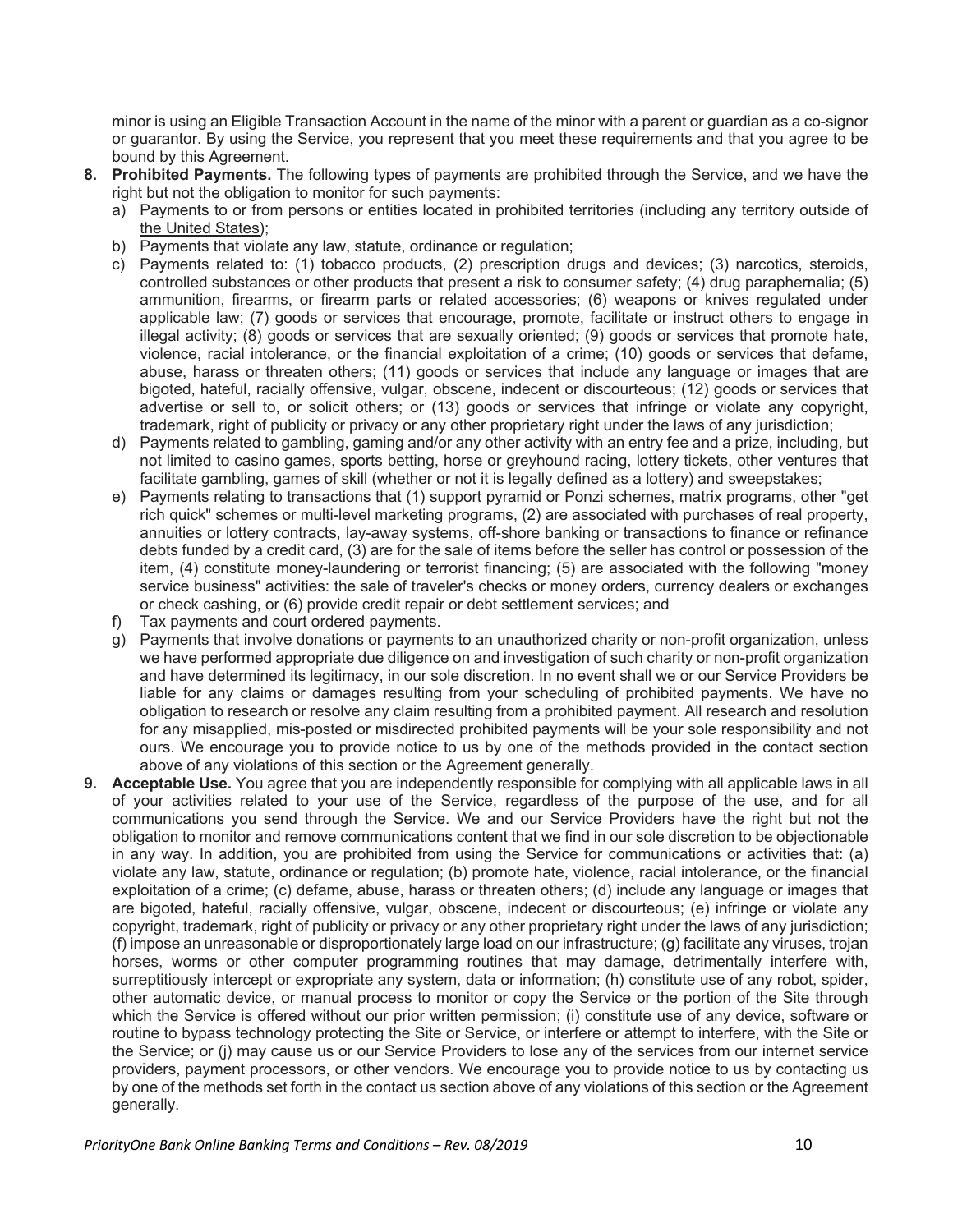### **10. Payment Authorization and Payment Remittance.**

- a. By providing us with names and telephone numbers, email addresses, and/or bank account information of Receivers to whom you wish to direct payments, you authorize us to follow the Payment Instructions that we receive through the Service. Once registered, you authorize us to credit your Eligible Transaction Account for payments remitted to you on behalf of a Sender without further approval from you.
- b. When we receive a Payment Instruction from you, you authorize us to debit your Eligible Transaction Account for the amount of any such Payment Instruction plus any related fees in effect (and as disclosed on the Site) at the time you initiate the Payment Instruction, and to remit funds on your behalf. You acknowledge and agree that any applicable fees will be charged when we receive a Payment Instruction from you, regardless of whether the Payment Instruction is ultimately completed. You also authorize us to credit your Eligible Transaction Account for the receipt of payments, including but not limited to those payments returned to us from Receivers to whom you sent payment(s) and those payments that were cancelled and returned to you because the processing of the Payment Instruction could not be completed.
- c. You acknowledge and agree that if your Payment Instructions identify an account by name and account number, the relevant financial institution may execute those Payment Instructions by reference to the account number only, even if such account number does not correspond to the account name. You further acknowledge and agree that financial institutions holding the account may choose to not investigate discrepancies between account names and account numbers and that we have no responsibility to investigate discrepancies between account names and account numbers.
- d. You agree that we will not be liable in any way for any payments that you may receive, regardless of whether you authorized the Sender to send them to you.
- e. We will use reasonable efforts to complete all your Payment Instructions properly. However, we shall incur no liability if we are unable to complete any transaction because of the existence of any one or more of the following circumstances:
	- 1. If, through no fault of ours, the Eligible Transaction Account does not contain sufficient funds to complete the Payment Instruction or the Payment Instruction would exceed the credit limit of your overdraft account;
	- 2. The Service is not working properly, and you know or have been advised by us about the malfunction before you execute the Payment Instruction;
	- 3. The payment is refused as described in that section below;
	- 4. You have not provided us with the correct information, including but not limited to the correct Payment Instructions or Eligible Transaction Account information, or the correct name and address or mobile phone number of the Receiver to whom you are initiating a Payment Instruction; and/or,
	- 5. Circumstances beyond our control (such as, but not limited to, fire, flood, network or system down time, issues with the financial institution, or interference from an outside force) prevent the proper execution of the Payment Instruction.
- f. It is the responsibility of the Sender and the Receiver to ensure the accuracy of any information that they enter into the Service (including but not limited to the Payment Instructions and name, telephone number and/or email address for the Receiver to whom you are attempting to send a payment), and for informing us as soon as possible if they become aware that this information is inaccurate.
- **11. Initiation of Payment Instructions.** You may initiate (a) a one-time Payment Instruction to a Receiver for which processing shall be initiated immediately. Payment Instructions initiated to Receivers are processed in two ways. You can provide all the required information about the Receiver, including his/her Eligible Transaction Account, necessary to complete a transfer of funds. Alternatively, you can provide contact information about the Receiver (including an email address and/or mobile telephone number) and the People Pay Service may contact the Receiver and request that the Receiver (i) provide information so that we may validate the identity of the Receiver and then (ii) provide Eligible Transaction Account information in order to complete the Payment Instruction (a "Two-Step Transfer"). You understand and agree that when you initiate a Payment Instruction from an Eligible Transaction Account using the People Pay Service, the processing of the Payment Instruction will begin, and the debiting of your Eligible Transaction Account will occur as early as the day of such initiation. However, the payment funds will be transferred into the Receiver's Eligible Transaction Account no earlier than the next Business Day after you initiated the Payment Instruction. In addition, in the case of all Two-Step Transfers, the deposit of the payment funds into the Receiver's Eligible Transaction Account (even if debited or withdrawn from your Eligible Transaction Account), may be delayed if the Receiver has not provided the People Pay Service with certain required information such as his or her Eligible Transaction Account information. The Site may contain additional information regarding the delivery of a payment to an Eligible Transaction Account.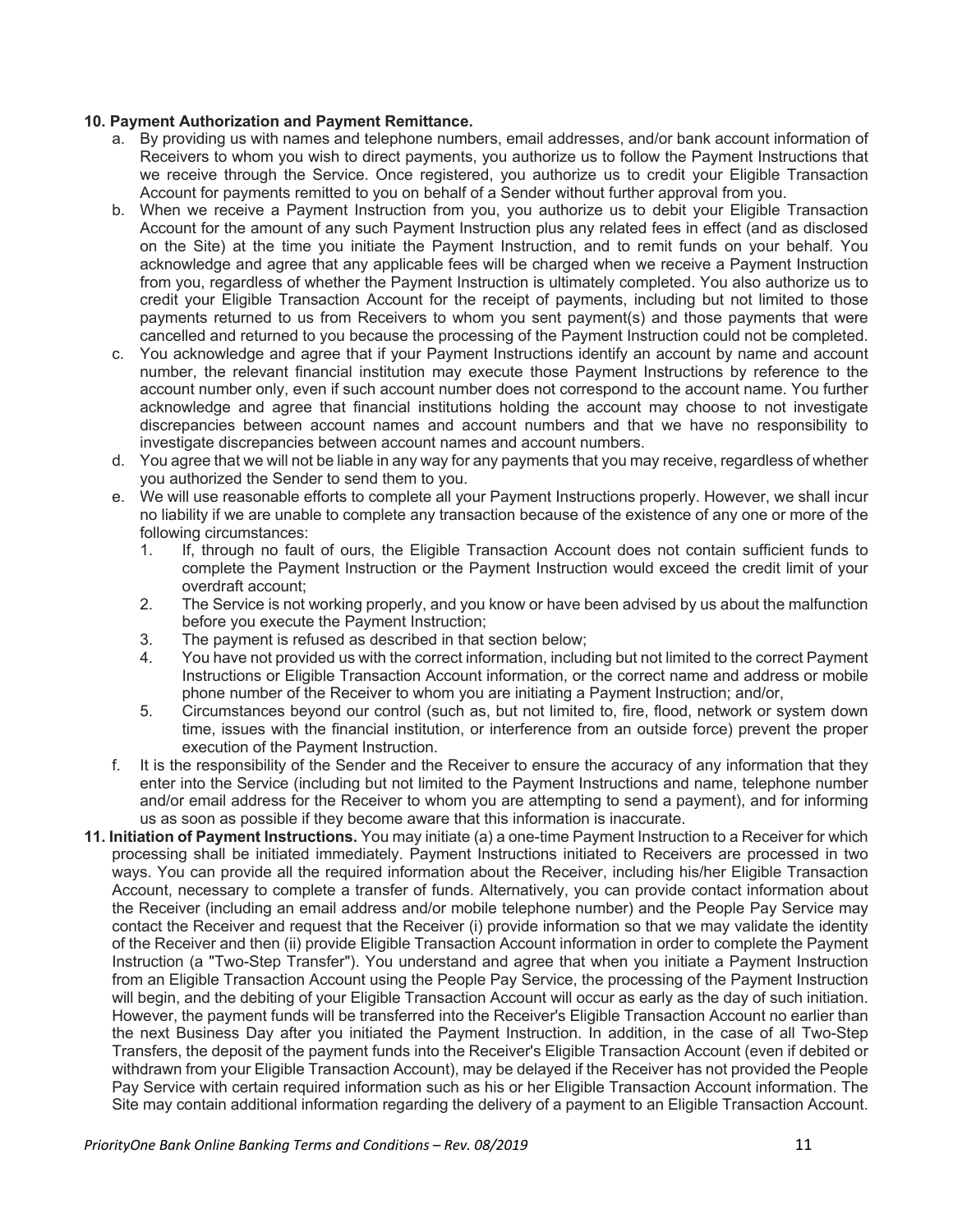You acknowledge and agree that we will begin to process the requested transfer of funds once the Receiver has provided all required information, and you hereby authorize and direct us to retain such funds until the earlier of such time as the Receiver has provided all required information or ten (10) business days. You further acknowledge and agree that our receipt of money to be transmitted to a Receiver shall not be deemed to have occurred and our obligation to complete a Payment Instruction shall not begin until such time as the Receiver provides us with (or we otherwise obtain) all required information necessary to process the related Payment Instruction in accordance with this Agreement. Any cancellation of a Payment Instruction prior to the Receiver providing us with such information shall be subject to the provisions of the "Payment Cancellation and Refused Payments" section below.

- **12. Receiving Payments.** If another person wants to initiate a Payment Instruction (including in response to a People Pay Request, if applicable) using the People Pay Service to an Eligible Transaction Account you hold, he/she can do that from the Site or from an Eligible Transaction Account at a financial institution that participates in the People Pay Service. You understand and agree that there may be a delay between the time you are notified of the pending Payment Instruction and the deposit of the payment funds into your Eligible Transaction Account, and you may be required to take additional steps to facilitate the deposit of the payment of funds into your Eligible Transaction Account. You authorize the Sender, the financial institution which holds the Sender's Eligible Transaction Account and us (including through the Site) to send emails to you and text messages to your mobile phone in connection with the Sender's initiation of Payment Instructions to you.
- **13. Payment Methods and Amounts.** There are limits on the amount of money you can send or receive through our Service. Your limits may be adjusted from time-to-time at our sole discretion. You may log in to the Site to view your individual transaction limits.
- **14. Payment Cancellation and Refused Payments.** Sender may cancel a Payment Instruction at any time until the processing of the Payment Instruction into the Receiver's Eligible Transaction Account has begun. Payments not claimed by a Receiver will be automatically cancelled ten (10) days after the processing of the payment begins. When a Sender initiates a Payment Instruction, the Receiver is not required to accept the payment. You agree that you as a Sender will not hold us liable for any damages resulting from a Receiver's decision to accept or not to accept a Payment Instruction initiated or attempted through the Service.
- **15. Mobile Phone Users.** Your phone service provider is not the provider of the Service. Users of the Service will receive text messages relating to their Payment Instructions and other notices from time to time if a mobile phone number is provided. Data and messaging charges from your telecommunications provider may apply, and you are responsible for any such charges. In the event your enrolled mobile device is lost or stolen, you agree to update your enrollment information and make the appropriate changes to disable the use of such device. You understand that there are risks associated with using a mobile device, and that in the event of theft or loss, your confidential information could be compromised.
- **16. Taxes.** It is your responsibility to determine what, if any, taxes apply to the transactions you make or receive, and it is your responsibility to collect, report and remit the correct tax to the appropriate tax authority. We are not responsible for determining whether taxes apply to your transaction, or for collecting, reporting or remitting any taxes arising from any transaction.
- **17. Service Fees and Additional Charges.** You understand and agree that you are responsible for paying all fees associated with your use of the Service. Applicable fees will be disclosed in the Regulation E (Electronic Funds Transfer Act) Disclosure. **YOU FURTHER ACKNOWLEDGE AND AGREE THAT ANY APPLICABLE FEES WILL BE CHARGED REGARDLESS OF WHETHER THE PAYMENT INSTRUCTION IS COMPLETED, UNLESS THE FAILURE TO COMPLETE THE INSTRUCTION IS SOLELY DUE TO OUR FAULT,** except for those fees that are specifically use-based, such as Request Money, if applicable. There may be a charge for additional transactions and other optional services. You agree to pay such charges and authorize us to deduct the calculated amount from your designated Eligible Transaction Account for these amounts and any additional charges that may be incurred by you. Any financial fees associated with your standard deposit accounts (or Other Eligible Transaction Accounts) will continue to apply. You are responsible for any and all telephone access fees and/or Internet service fees that may be assessed by your telephone and/or Internet service provider.
- **18. Failed or Returned Payment Instructions.** In using the Service, you are requesting us to attempt to make payments for you from your Eligible Transaction Account. If we are unable to complete the Payment Instruction for any reason associated with your Eligible Transaction Account (for example, there are insufficient funds in your Eligible Transaction Account, or the Payment Instruction would exceed the credit or overdraft protection limit of your Eligible Transaction Account, to cover the payment), the Payment Instruction may not be completed.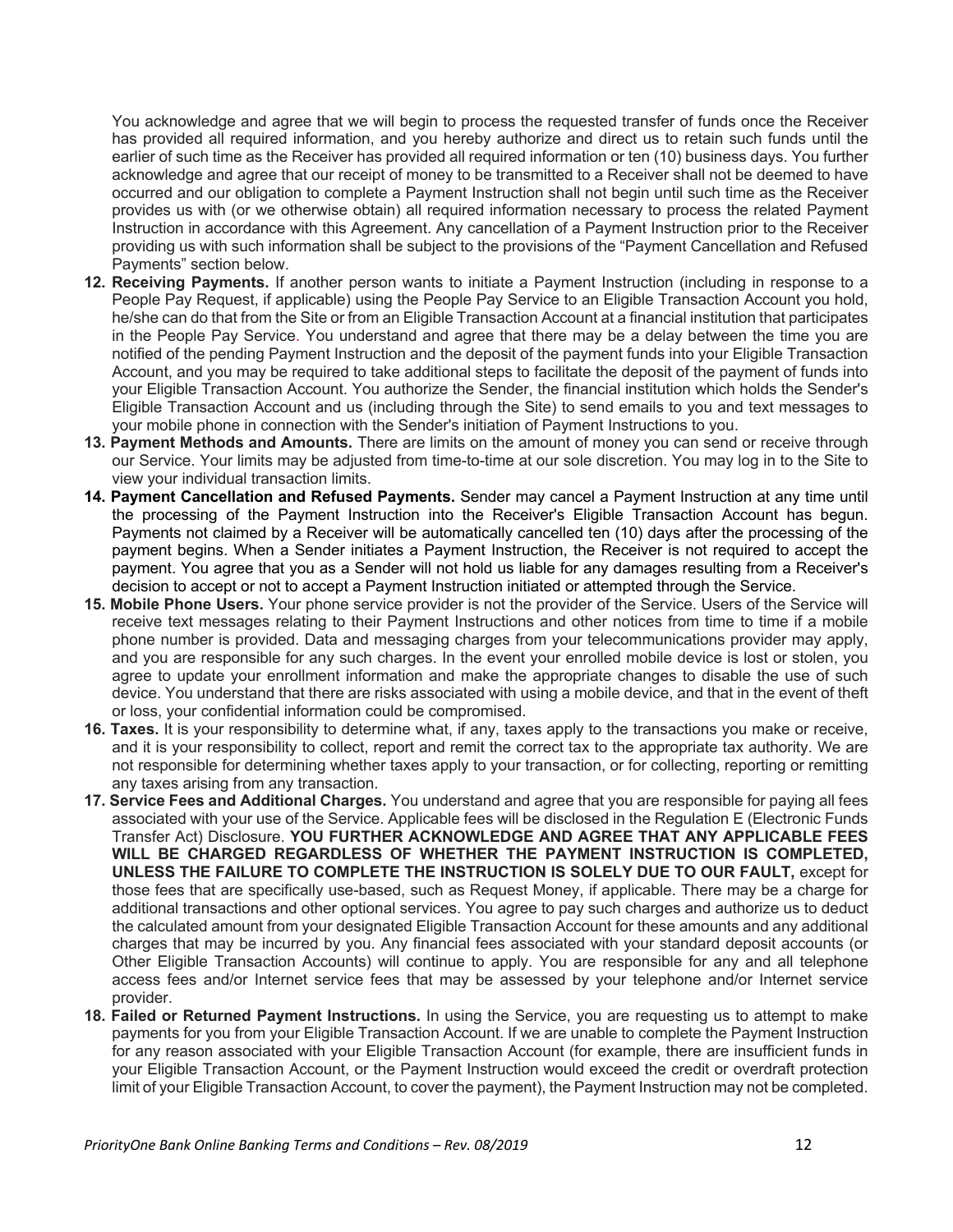- **19. Refused Payments.** We reserve the right to refuse to pay any Receiver. We will attempt to notify the Sender promptly if we decide to refuse to pay a Receiver designated by the Sender. This notification is not required if you attempt to make a prohibited payment under this Agreement.
- **20. Returned Payments.** In using the Service, you understand that Receivers may reject Payment Instructions or otherwise return payments. We will use reasonable efforts to complete Payment Instructions initiated through the Service.

# **21. Your Liability for Unauthorized Transfers**

CONTACT US AT ONCE if you believe that someone has transferred or may transfer money from your accounts without your permission. An immediate telephone call to us is the best way to reduce any possible losses. You could lose all the money in your accounts (plus your maximum overdraft line of credit, if any). If you contact us within 2 business days after you learn of the loss, theft, compromise, or unauthorized transaction, you can lose no more than \$50 if someone used your account without your permission.

If you do NOT contact us within 2 business days after you learn of the loss, theft, compromise, or unauthorized transaction, and we can prove we could have stopped someone from accessing your accounts without your permission if you had told us, you could lose as much as \$500.

Also, if your statement shows transfers that you did not make, contact us at once. If you do not tell us within 60 days after the statement was delivered or made available to you, you may not get back any money you lost through transactions made after the 60-day time period if we can prove that we could have stopped someone from taking the money if you had told us in time. If a good reason (such as a long trip or hospital stay) kept you from contacting us, we will extend the time periods.

- **22. Information Authorization.** Your enrollment in the Service may not be fulfilled if we cannot verify your identity or other necessary information. In accordance with our Privacy Policy, you agree that we reserve the right to obtain personal information about you, including without limitation, financial information and transaction history regarding your Eligible Transaction Account. You further understand and agree that we reserve the right to use personal information about you for our and our Service Providers' everyday business purposes, such as to maintain your ability to access the Service, to authenticate you when you log in, to send you information about the Service, to perform fraud screening, to verify your identity, to determine your transaction limits, to perform collections, to comply with laws, regulations, court orders and lawful instructions from government agencies, to protect the personal safety of subscribers or the public, to defend claims, to resolve disputes, to troubleshoot problems, to enforce this Agreement, to protect our rights and property, and to customize, measure, and improve the Service and the content and layout of the Site. Additionally, we and our Service Providers may use your information for risk management purposes and may use, store and disclose your information acquired in connection with this Agreement as permitted by law, including (without limitation) any use to effect, administer or enforce a transaction or to protect against or prevent actual or potential fraud, unauthorized transactions, claims or other liability. We and our Service Providers shall have the right to retain such data even after termination or expiration of this Agreement for risk management, regulatory compliance, audit reasons, and as permitted by applicable law for everyday business purposes. In addition, we and our Service Providers may use, store and disclose such information acquired in connection with the Services in statistical form for pattern recognition, modeling, enhancement and improvement, system analysis and to analyze the performance of the Services.
- **23. Remedies.** If we have reason to believe that you have engaged in any of the prohibited or unauthorized activities described in this Agreement or have otherwise breached your obligations under this Agreement, we may terminate, suspend or limit your access to or use of the Site or the Service; notify law enforcement, regulatory authorities, impacted third parties, and others as we deem appropriate; refuse to provide our services to you in the future; and/or take legal action against you. In addition, we, in our sole discretion, reserve the right to terminate this Agreement, access to the Site and/or use of the Service for any reason or no reason and at any time. The remedies contained in this section are cumulative and are in addition to the other rights and remedies available to us under this Agreement, by law or otherwise.
- **24. Disputes.** In the event of a dispute regarding the Service, you and we agree to resolve the dispute by looking to this Agreement.
- **25. Release.** You release us and our Affiliates and Service Providers and the employees and contractors of each of these, from any and all claims, demands and damages (actual and consequential) of every kind and nature arising out of or in any way connected with any dispute that may arise between you or one or more other users of the Site or the Service.

# **EXTERNAL TRANSFER SERVICE (if Applicable)**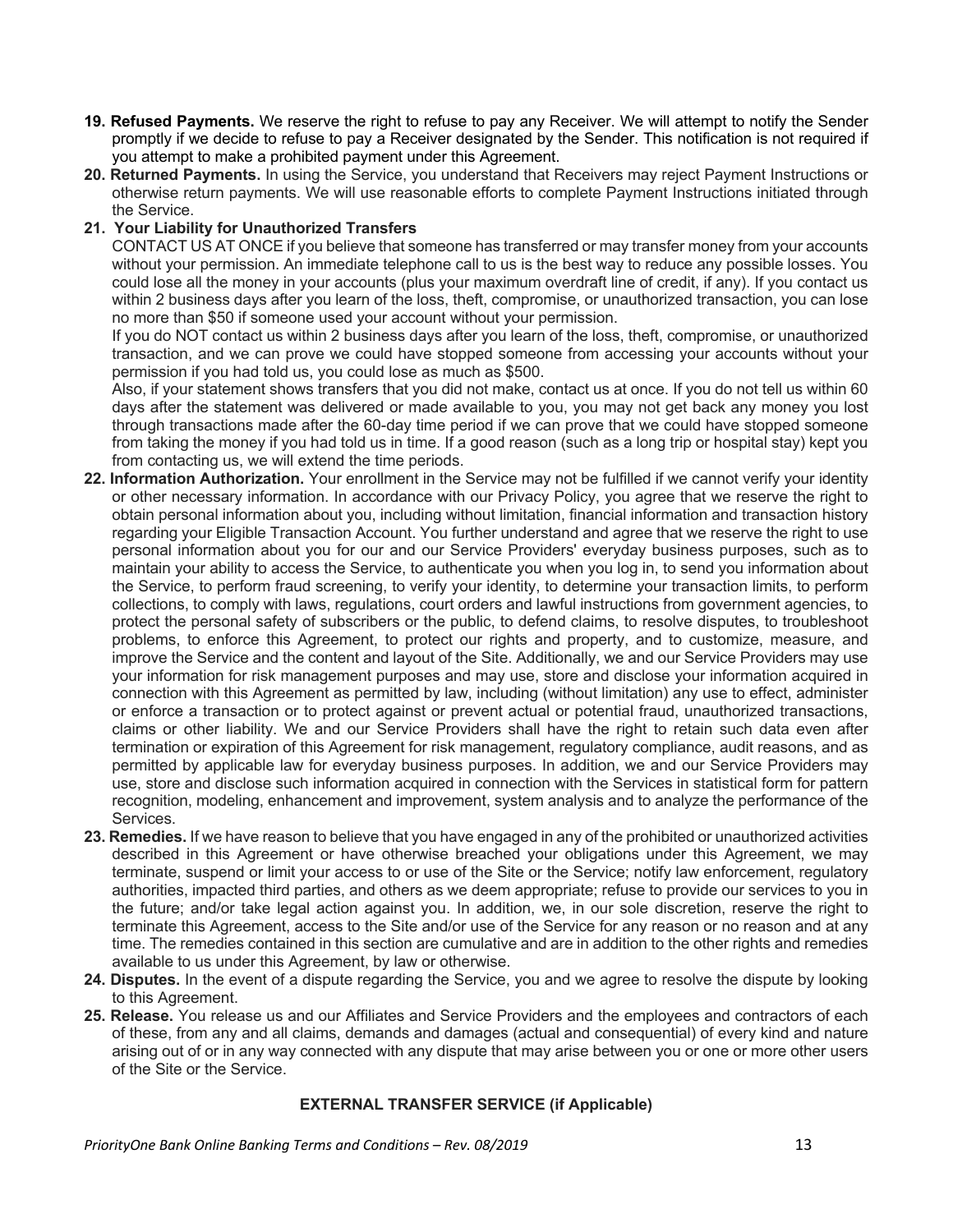- **1. Receipts and Transaction History.** You may view at least six months of your transaction history with the applicable Service Provider by logging into your account and looking at your account transaction history. You agree to review your transactions by this method instead of receiving receipts by mail.
- **2. Acceptable Use.** You may use the Service to transfer funds as described below. You agree that you are independently responsible for complying with all applicable laws in all of your activities related to your use of the Service, regardless of the purpose of the use. In addition, you are prohibited from using the Service for activities that: (a) violate any law, statute, ordinance or regulation; (b) payments related to illegal gambling, illegal gaming and/or any other illegal activity with an entry fee or a prize, including, but not limited to casino games, sports betting, horse or greyhound racing, lottery tickets, other ventures that facilitate gambling, games of skill and sweepstakes (c) violate any property or proprietary right of any third party, including any copyright, trademark, or right of publicity or privacy under the laws of any jurisdiction; (d) impose an unreasonable or disproportionately large load on our infrastructure; (e) facilitate any viruses, trojan horses, worms or other computer programming routines that may damage, detrimentally interfere with, surreptitiously intercept or expropriate any system, data or information; (f) constitute use of any robot, spider, other automatic device, or manual process to monitor or copy the Service or the portion of the Site through which the Service is offered without our prior written permission; (g) constitute use of any device, software or routine to bypass technology protecting the Site or Service, or interfere or attempt to interfere, with the Site or the Service; or (h) may cause us or our Service Providers to lose any of the services from our internet service providers, payment processors, or other vendors. We encourage you to provide notice to us of any violations of this section or this Agreement generally. In no event shall we or our Service Providers be liable for any claims or damages resulting from or related to your violation of the acceptable uses of the Service or this Agreement. We and our Service Providers reserve the right to monitor and remove any comments you post or submit through the Service.

#### **3. Transfer Authorization and Processing.**

- (a) The Service enables you to transfer funds between your Account(s) that you maintain with us on the one hand, and your Account(s) that are maintained by other financial institutions, on the other hand. You represent and warrant that you are an owner of the Transaction Account and the Recipient Account and that you have all necessary legal right, power and authority to transfer funds from the Transaction Account to the Recipient Account. Further, you represent and warrant that the Recipient Account is located in the United States.
- (b) When we receive a Transfer Instruction from you, you authorize us to debit your Transaction Account and remit funds on your behalf to the Recipient Account designated by you and to debit one of your Accounts as described below under "Service Fees and Additional Charges". You also authorize us to reverse a transfer from your Recipient Account if the debit is returned from the Transaction Account for any reason, including but not limited to nonsufficient funds.
- (c) We will use reasonable efforts to make all your transfers properly. However, we shall incur no liability if we are unable to complete any transfers initiated by you because of the existence of any one or more of the following circumstances:
	- 1. If, through no fault of ours, the Transaction Account does not contain sufficient funds to complete the transfer or the transfer would exceed the credit limit of your overdraft account;
	- 2. The Service is not working properly, and you know or have been advised by us about the malfunction before you execute the transaction;
	- 3. The transfer is refused as described below under "Refused Transfers";
	- 4. You as a Sender have not provided us with the correct information, including but not limited to the correct Transaction Account or Recipient Account information; and/or,
	- 5. Circumstances beyond our control (such as, but not limited to, fire, flood, network or system down time, issues with the financial institution(s), or interference from an outside force) prevent the proper execution of the transfer and we have taken reasonable precautions to avoid those circumstances.
- (d) It is your responsibility to ensure the accuracy of any information that you enter into the Service, and for informing us as soon as possible if you become aware that this information is inaccurate. We will make a reasonable effort to stop or recover a transfer made to the wrong Recipient Account once informed, but we do not guarantee such recovery and will bear no responsibility or liability for damages resulting from incorrect information entered by you.
- **4. Transfer Methods and Amounts.** We may, at our sole discretion, impose limits on the amount of money you can transfer through our Service. We also reserve the right to select the method in which to transfer funds on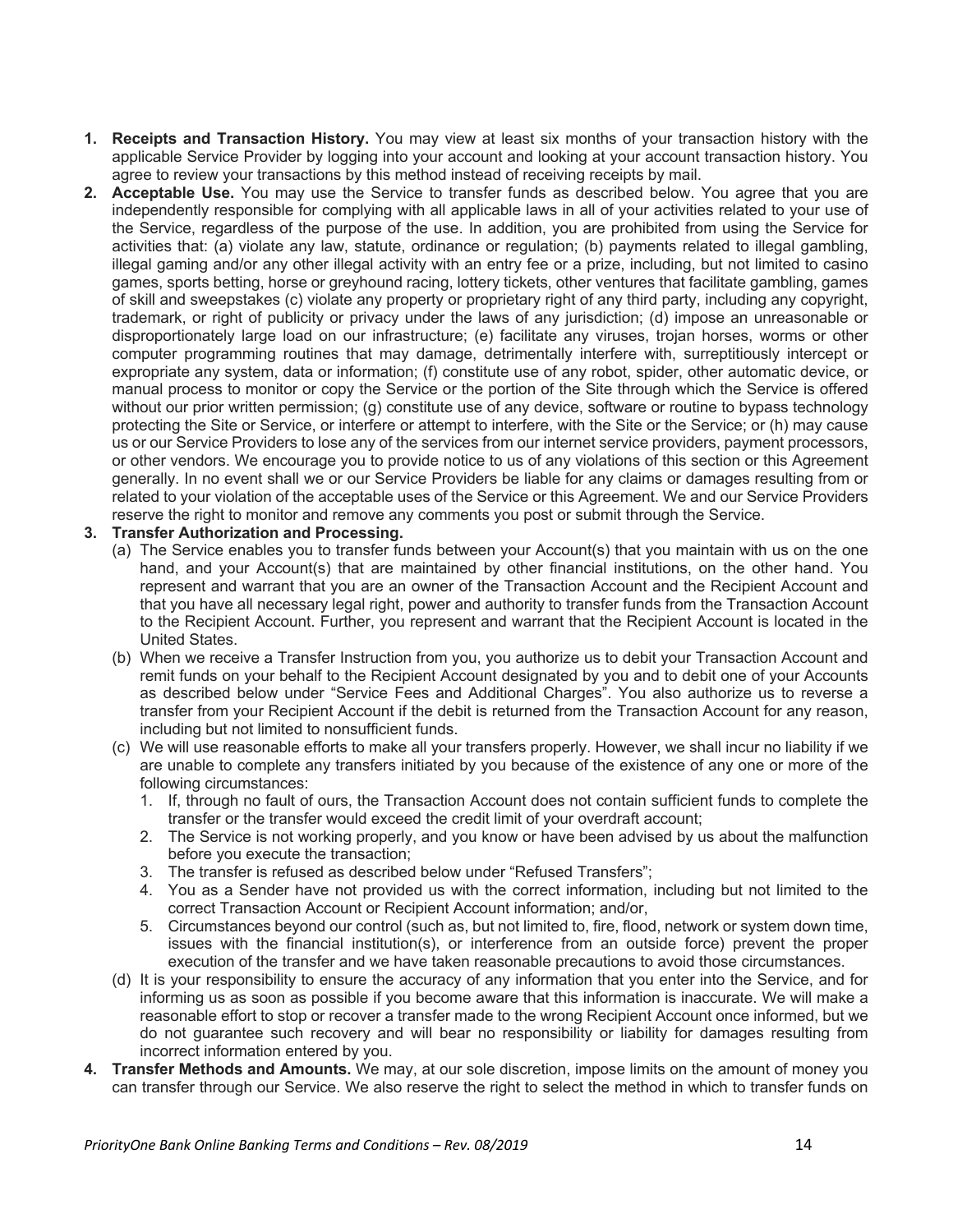your behalf, and the method to return funds to you in the event that the Recipient Account is closed or otherwise unavailable to us.

- **5. Transfer Cancellation Requests.** You cannot cancel a transfer once it begins processing.
- **6. Stop Payment Requests.** Bank is unable to stop an external transfer once the transfer has been processed. You must contact the receiving bank to refuse the funds transfer and have the funds returned to the originating account**.**
- **7. Service Fees and Additional Charges.** Applicable fees will be disclosed in the user interface for the Service. Any applicable fees will be charged regardless of whether the Service was used, except for fees that are specifically use-based. There may be a charge for additional transactions and other optional services. You agree to pay such charges and authorize us to deduct the calculated amount from the applicable Account you hold with us, whether a Transaction Account or Recipient Account, for these amounts and any additional charges that may be incurred by you. Any financial fees associated with your standard deposit accounts will continue to apply. You are responsible for any and all telephone access fees and/or Internet service fees that may be assessed by your telephone and/or Internet service provider.
- **8. Failed or Returned Transfers.** In using the Service, you are requesting us to make transfers for you from your Transaction Account. If we are unable to complete the transfer for any reason associated with your Transaction Account (for example, there are insufficient funds in your Transaction Account to cover the transaction), the transfer may not be completed. In some instances, you will receive a return notice from us. In each such case, you agree that: (a) You will reimburse us immediately upon demand the transfer amount that has been returned to us; (b) You may be assessed a fee by our Service Provider and by us if the transfer is returned because you have insufficient funds in your Transaction Account to cover the requested transfer or if we cannot otherwise collect the funds from you; the fee amount will be as set forth in your fee schedule from us or your Account Agreement with us. You hereby authorize us to deduct these amounts from your designated Transaction Account by ACH debit; (c) You will reimburse us and our Service Provider for any fees or costs we or they incur in attempting to collect the amount of the return from you; and, (d) We and our Service Provider are authorized to report the facts concerning the return to any credit reporting agency.
- **9. Refused Transfers.** We reserve the right to refuse any transfer to a Recipient Account. We will notify you promptly if we decide to refuse to transfer funds to a Recipient Account. This notification is not required if you attempt to make a prohibited transfer under this Agreement.

# **MOBILE BANKING SERVICES AGREEMENT**

Your enrollment in the Service enables you to access certain features and functionality of the Service by use of an electronic wireless device, such as mobile telephones or tablet devices ("Mobile Banking"). Mobile Banking requires you to have a mobile device with Internet capability.

- 1. For purposes of this Agreement, Mobile Banking Services means collectively all of the financial services that PriorityOne Bank makes available, and to which you have access, using a wireless device such as a cell phone, smartphone, personal digital assistant or tablet computer (each a "wireless device") and includes, by way of example and not limitation, SMS text banking, mobile remote deposit capture, mobile web browser banking, and banking initiated by means of a downloadable application.
- 2. Your use of the Mobile Banking Services is subject to this Agreement and to the following, all of which are considered part of this Agreement:
	- o the Terms and Conditions of Use for the Bank website, https://www.priorityonebank.com (the "website");
	- $\circ$  the Terms or Instructions appearing on the website and elsewhere when enrolling for, activating, accessing, or using the Mobile Banking Services;
	- o Bank's rules, procedures and policies, as amended from time to time, that apply to the Mobile Banking Services or any account you maintain with Bank (each an "Account");
	- o the provisions of the PriorityOne Bank Online Banking Terms and Conditions;
	- o the then-current rules and regulations, if any, of any funds transfer system or payment system used in connection with any Account; and
	- o State and federal laws and regulations, as applicable.

In addition, each Account will continue to be subject to any separate agreement applicable to such Account. If this Agreement conflicts with the separate agreement to which an Account is subject, then this Agreement will control and take precedence, unless this Agreement expressly states otherwise.

3. PriorityOne Bank reserves the right to amend the terms and conditions of the Mobile Banking Services from time to time. Bank may suspend or terminate your use of the Mobile Banking Services if Bank believes you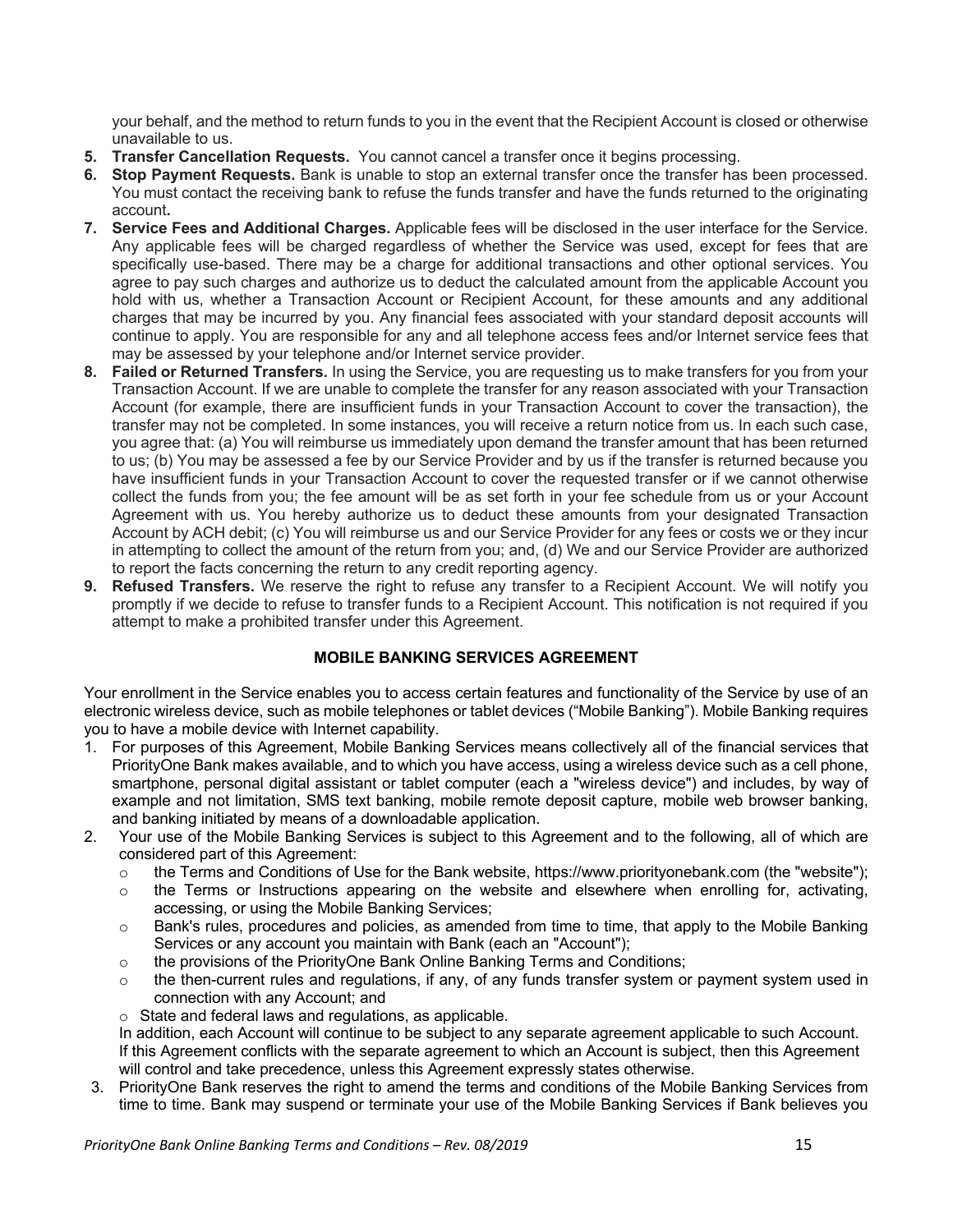are in breach of these terms and conditions. Your service is also subject to termination if your wireless service terminates or lapses. Bank may discontinue the Mobile Banking Services at any time.

- 4. You may incur charges from your telecommunications carrier when sending or receiving messages to your wireless device. You may also incur charges to receive Internet service on your mobile device. Bank will not be responsible for any such charges that you may incur.
- 5. You acknowledge and agree that the Mobile Banking service is dependent upon the functionality of the telecommunications or Internet service provider that supports your mobile device. Bank is not responsible for the unavailability or temporary interruption of Mobile Banking due to service interruptions or failure of the device or telecommunications service provider.
- 6. Information you provide in connection with Mobile Banking service will be stored on Bank's secure servers and protected by advanced encryption techniques. As with all electronic banking, security is contingent upon your responsible behavior in protecting your User ID and password and your mobile device. You should avoid conducting any Mobile Banking transaction in view of others and should never abandon your device before your transaction is completed.

# **MOBILE REMOTE DEPOSIT SERVICES AGREEMENT (if Applicable)**

This Mobile Remote Deposit Services Agreement (this "Agreement") governs your use of our "Mobile Deposit" service. Mobile Deposit is designed to allow you to make deposits of checks ("original checks") to your accounts from home or other remote locations by scanning the original checks and delivering the digital images and associated deposit information ("images") to us or our processor using your camera enabled Mobile Device. After you login to Mobile Banking, you may apply for Mobile Deposit. "You" and "your" mean the person using Remote Deposit. "Our," "us," "we," and "bank" mean PriorityOne Bank. Your use of Mobile Deposit constitutes your acceptance of this Agreement.

- **1. Other Agreements.** Your Online Banking Agreement and Deposit Account Agreement also remain in full force and effect and govern your use of Remote Deposit. In the event of a conflict between this Agreement and either your Online Banking Agreement, or your Deposit Account Agreement, this Agreement shall control.
- **2. Acceptance of these Terms.** Your use of Mobile Deposit constitutes your acceptance of this Agreement. This Agreement is subject to change from time to time. We will notify you of any material change via email or by posting notice of such change on our website and such change shall be effective thirty (30) days following our posting of such notice. Your continued use of the Services will indicate your acceptance of the revised Agreement. Further, the bank reserves the right, in its sole discretion, to change, modify, add or remove portions from the Services. Your continued use of the Services will indicate your acceptance of any such changes to the Services. In the event that an immediate change is needed to ensure the security of the Services, we will post a notice of any such change on our website. You may choose to accept or decline such changes by continuing or discontinuing the Services.
- **3. Limitations of Services.** When using Mobile Deposit, you may experience technical or other difficulties. We will not be responsible for any technical or other difficulties or any resulting damages that you may incur. Some of the Services have qualification requirements, and we reserve the right to change the qualifications at any time without prior notice. We reserve the right to change, suspend or discontinue the Services, in whole or in part, or your use of the Services, in whole or in part, immediately and at any time without prior notice to you.
- **4. Joint Accounts.** You understand and agree that to the extent permitted under applicable law each owner of a bank account is jointly and individually responsible for all Mobile Deposit transactions that affect that account.
- **5. Eligible items.** You agree to --- deposit only checks as that term is defined under Federal Reserve Regulation CC ("Reg CC").

You agree that you will not use Mobile Deposit to deposit:

- Checks payable to any person or entity other than you (such as checks payable to another party and then endorsed to you).
- Checks payable to you and another party who is not a joint owner on the account.
- Checks that contain evidence of alteration, or that you know or suspect, or should know or suspect, are fraudulent or otherwise not authorized by the owner of the account on which the check is drawn.
- Checks that were previously converted to a substitute check as defined in Reg CC without the bank's prior written consent.
- Checks that were previously converted to an image replacement document as defined in Reg CC without the bank's prior written consent.
- Checks that are drawn on a financial institution located outside the United States;

*PriorityOne Bank Online Banking Terms and Conditions – Rev. 08/2019* 16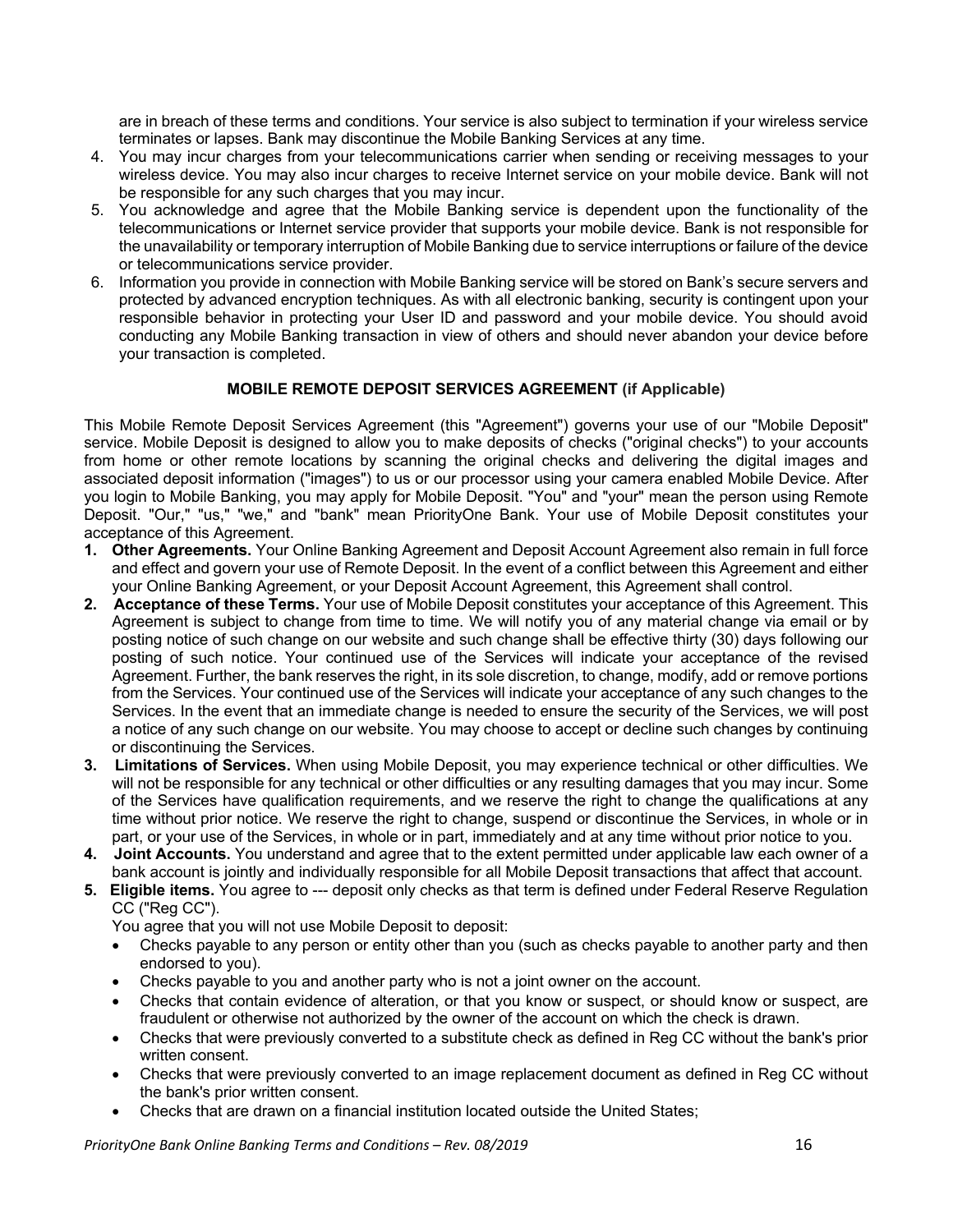- Checks that are dated more than six (6) months prior to the date of deposit;
- Checks that are remotely created checks, as defined in Reg CC;
- Checks that are not payable in United States currency;
- Checks that are in violation of any federal or state law, rule, or regulation;
- Checks that are otherwise not acceptable under the terms of your bank account
- **6. Requirements of Images.** The image of an item transmitted to the bank using Mobile Deposit must be legible and contain images of the front and back of the check. The image quality of the items must meet the standards established from time to time by the American National Standards Institute ("ANSI"), the Board of Governors of the Federal Reserve Board, or any other regulatory agency, clearing house or association. These requirements include, but are not limited to, ensuring the following information can clearly be read and understood by sight review of the check image:
	- the amount of the check (both written and numeric); the payee; the signature of the drawer (maker);
	- the date:
	- the check number:
	- the information identifying the drawer and the paying financial institution that is preprinted on the check including the MICR line; and
	- all other information placed on the check prior to the time an image of the check is captured (such as any required identification written on the front of the check and any endorsements applied to the back of the check).
	- Endorsements must be made on the back of the check within 1-1/2 inches from the top edge, although we may, at our sole and absolute discretion, accept endorsements outside this space. Your endorsement must include your signature, the words "FOR MOBILE DEPOSIT ONLY PRIORITYONE BANK". Any loss we incur from a delay or processing error resulting from an irregular endorsement or other markings by you will be your responsibility.
	- A check payable to two payees must be endorsed by both payees. If the check is payable to you **or** your joint owner, either of you can endorse it. If the check is made payable to you **and** your joint owner, both of you must endorse the check.
- **7. Receipt of Deposit.** All images processed for deposit through Mobile Deposit will be treated as "deposits" under your current Deposit Account Agreement with us and will be subject to all terms of the Deposit Account Agreement, including without limitation the requirement that you notify us of any error in a deposit within 60 days after you receive the monthly statement showing the deposit. We are not responsible for items we do not receive or for images that are dropped during transmission. An image of an item shall be deemed received when you receive a confirmation from the bank that we have received the image. Receipt of such confirmation does not mean the transmission was error free or complete. Following receipt of such confirmation, the bank will process the image by preparing a "substitute check" or clearing the item as an image. We reserve the right, at our sole and absolute discretion, to reject any image for remote deposit into your account. We will notify you of rejected images.
- **8. Errors.** You agree to notify the bank of any suspected errors regarding items deposited through the Mobile Deposit immediately, and in no event later than sixty (60) days after the applicable bank account statement is sent. Unless you notify the bank within sixty (60) days, such statement regarding all deposits made through the Services shall be deemed correct, and you are prohibited from bringing a claim against the bank for such alleged error.
- **9. Original checks.** After you receive confirmation that we have received an image, you must securely store the original check for 14 calendar days after transmission to us and make the original check accessible to us at our request. Upon our request from time to time, you will deliver to us within 2 calendar days, at your expense, the requested original check in your possession. If not provided in a timely manner, such amount may be reversed from your account. Promptly after such period expires, you must destroy the original check by first marking it "VOID" and then destroying it by cross-cut shredding or another commercially acceptable means of destruction. *After destruction of an original check, the image will be the sole evidence of the original check.*

You agree that you will never re-present the original check. You understand that you are responsible if the check is presented to another party and that party asks that we make a payment based on that original check that has already been paid.

**10. Returned Deposits.** Any credit to your account for checks deposited using Mobile Deposit is provisional. If original checks deposited through Mobile Deposit are dishonored, rejected or otherwise returned unpaid by the drawee bank, or are rejected or returned by a clearing agent or collecting bank, for any reason, including, but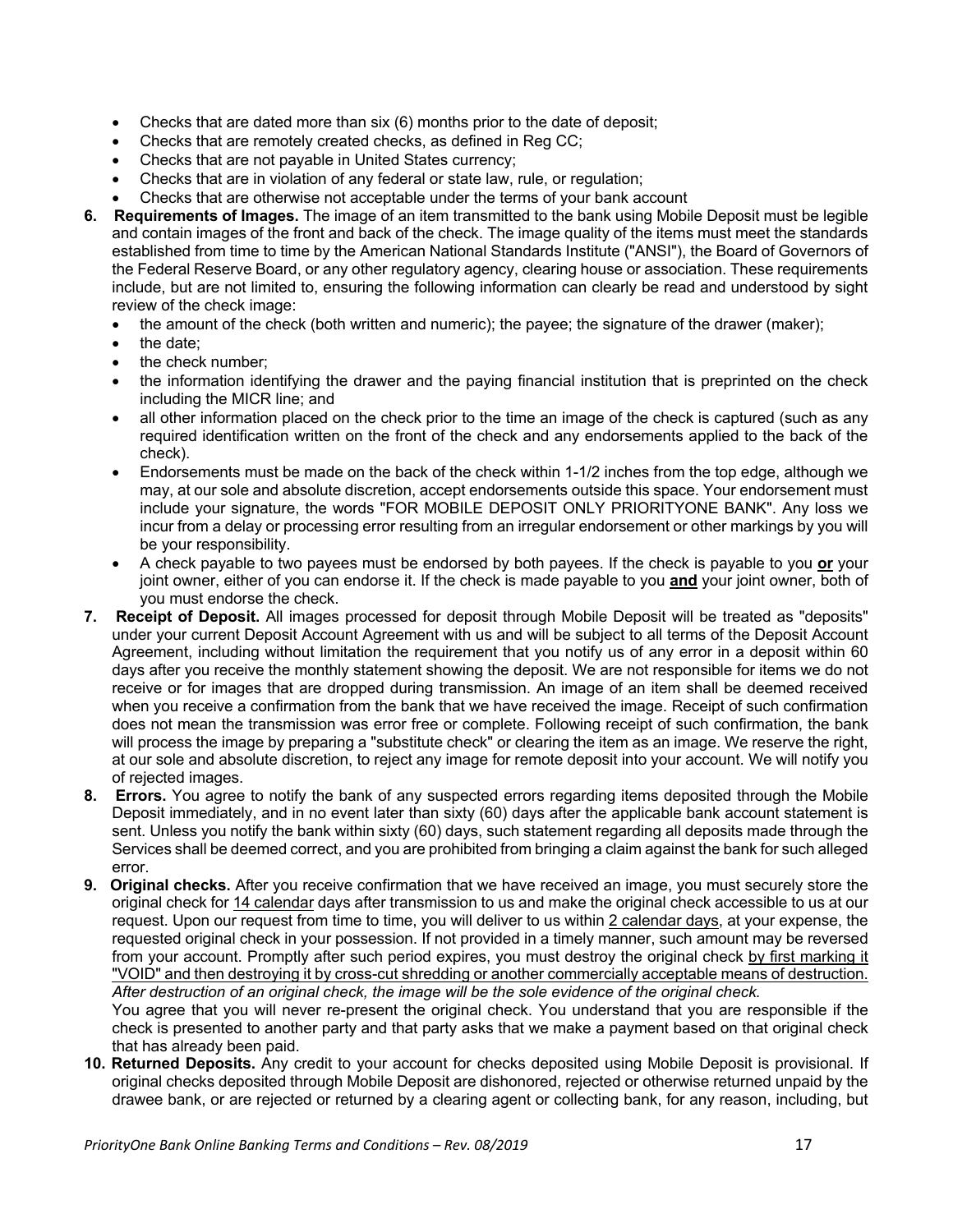not limited to, issues relating to the quality of the image, you agree that an original check will not be returned to you, but that we may charge back the amount of the original check and provide you with an image of the original check, a paper reproduction of the original check or a substitute check. You will reimburse us for all loss, cost, damage or expense caused by or relating to the processing of the returned item. Without our approval, you shall not attempt to deposit or otherwise negotiate an original check if it has been charged back to you.

- **11. Right of Setoff.** We may debit any of your accounts, including accounts other than the one on which the particular item was presented, to obtain payment for any item that has been rejected or returned, for any adjustment related to such item or for any warranty claim related to such item, whether or not the rejection, return, adjustment or warranty claim was made timely.
- **12. Your Warranties.** You make the following warranties and representations with respect to each and every original check you use to create an image using Mobile Deposit and every image you transmit to the bank. You represent and warrant to the bank that:
	- you assume responsibility for any check that is transmitted which for any reason is not paid;
	- you are a person entitled to enforce the check;
	- neither the check nor the image is counterfeit;
	- neither the check nor the image has been altered;
	- neither the check nor any image of the check has been previously paid;
	- no depository bank, drawee, drawer, or endorser will receive presentment or return of, or otherwise be charged for, an item transmitted as an image, or any check or item derived from such image, such that said person will be asked to make a payment based on an item that it has already paid;
	- you shall properly endorse each check and deposit said check to an account at the bank that matches your name;
	- you shall deposit only checks made payable to you;
	- neither the check nor the image is subject to a defense or claim in recoupment that can be asserted against you;
	- you have no knowledge of any insolvency proceeding commenced with respect to you or, in the case of an unaccepted check, the drawer;
	- all information provided by you to the bank is accurate and true;
	- files submitted by you to the bank do not contain computer viruses or malware;
	- the image is a digitized image of the front and back of the original check and accurately represents all of the information on the front and back of the check as of the time you converted the check to an image;
	- if the image is being deposited into a bank account designated by the bank as a sole proprietor account, you have retained supporting documentation regarding the image that shows the item is payable and authorizes the payee to charge and collect the monies owed;
	- the image contains all endorsements applied by parties that previously handled the check in any form for forward collection or return;
	- each of the checks were duly authorized in the amount stated on the corresponding image and to the payee stated on such image;
	- the bank will not suffer any loss as a result of your retention or destruction of the paper originals of images; and
	- You have performed and will perform all of its obligations under this Agreement. You shall be deemed to repeat and reaffirm each of the foregoing representations and warranties at the time any check and/or image is delivered to the bank through the Mobile Deposit.
	- Each image is a true and accurate rendition of the front and back of the original check, without any alteration, and the drawer of the check has no defense against payment of the check.
	- The amount, payee(s), signature(s), and endorsement(s) on the image and on the original check are legible, genuine, and accurate.
	- You will not deposit or otherwise endorse to a third party the original check and no person will receive a transfer, presentment, or return of, or otherwise be charged for, the original check or a paper or electronic representation of the original check such that the person will be asked to make payment based on an item that has already been paid.
	- There are no other duplicate images of the original check.
	- The original check was authorized by the drawer in the amount stated on the original check and to the payee(s) stated on the original check.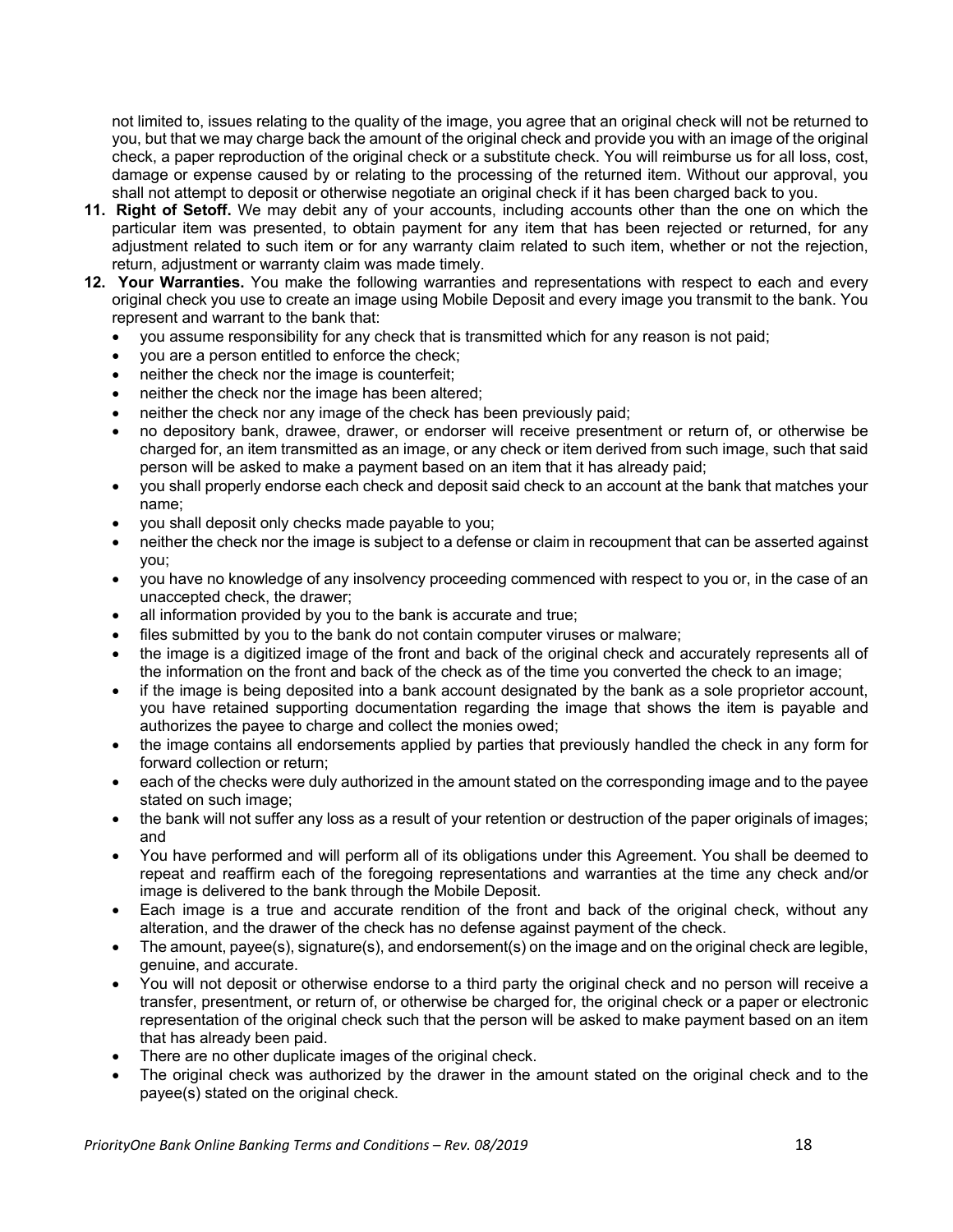- You are authorized to enforce and obtain payment of the original check.
- You have possession of the original check and no party will submit the original check for payment.
- With respect to each image, you make to us all representations and warranties that we make or are deemed to make to any party pursuant to law, regulation or clearinghouse rule.
- You agree that files and images transmitted to us will contain no viruses or any other disabling features that may have an adverse impact on our network, data, or related systems.
- **13. Compliance with Law.** You will use Mobile Deposit only for lawful purposes and in compliance with all applicable laws, rules and regulations. You warrant that you will only transmit acceptable items for deposit and have handled the original items in accordance with applicable laws, rules and regulations.
- **14. Mobile Deposit Unavailability.** Mobile Deposit may be unavailable temporarily due to system maintenance or technical difficulties, including those of the Internet service provider, cellular service provider and Internet software. In the event that Mobile Deposit is unavailable, you may deposit original checks at our branches. The deposit of original checks at an office of the bank shall be governed by the terms and conditions of the Deposit Account Agreement and not by the terms of this Agreement.
- **15. Funds Availability.** For purposes of funds availability, Mobile Deposits are considered deposited at a branch of this financial institution. Mobile Deposits confirmed as received before 4:00pm CT on a business day will be credited to your account within 24 hours of receipt. Deposits confirmed received after close of business and deposits confirmed received on holidays or days that are not business days will be credited to your account within 24 hours of the following business day. Funds will be available as described in our Funds Availability Disclosure.
- **16. Mobile Deposit Security**. You will complete each deposit promptly. If you are unable to complete your deposit promptly, you will ensure that your mobile device remains securely in your possession until the deposit has been completed. It is your responsibility to establish and maintain procedures to safeguard against unauthorized deposits. You will notify us immediately by telephone at 1-866-639-9820 and with written confirmation at PriorityOne Bank, Electronic Banking Department, PO Box 516, Magee, MS 39111, if you learn of any loss or theft of original checks. You will ensure the safety and integrity of original checks from the time of receipt until the time of destruction. If warranted in our reasonable judgment, we may audit and monitor you, and you agree to cooperate with us to permit such monitoring, to confirm that you have satisfied your obligations under this Agreement.
- **17. Deposit Limits.** We reserve the right to impose limits on the amount(s) and/or number of deposits that you transmit using the Services and to modify such limits from time to time. Unless otherwise specified by the bank, changes to such limits shall be effective immediately upon notice to you via email or the bank's website.
- **18. Your Responsibility.** You are solely responsible for the quality, completeness, accuracy, validity and integrity of the image. You are solely responsible if you, intentionally or unintentionally, submit fraudulent, incorrect or illegible images to us or if Mobile Deposit is used, by authorized or unauthorized persons, to submit fraudulent, unauthorized, inaccurate, incorrect or otherwise improper or unusable images to us.

In addition, you agree that you will not modify, change, alter, translate, create derivative works from, reverse engineer, disassemble or decompile the Remote Deposit technology or service, copy or reproduce all or any part of the Remote Deposit technology or service; or interfere, or attempt to interfere, with the Remote Deposit technology or service. We and our technology partners retain all rights, title and interests in and to the Remote Deposit services, software and development made available to you.

- **19. Financial Information.** You must inform us immediately of any material change in your financial circumstances or in any of the information provided in your Application for Mobile Deposit or any other remote banking services. You agree to provide us any financial information we reasonably request during the term of this Agreement. You authorize us to review your history from time to time.
- **20. Accountholder's Indemnification Obligation.** You understand and agree that you are required to indemnify us and hold us harmless against any and all claims, actions, damages, liabilities, costs, and expenses, including reasonable attorneys' fees and expenses arising from your use of the Remote Deposit services and/or breach of this Agreement. You understand and agree that this paragraph shall survive the termination of this Agreement. You understand and agree that you are required to indemnify our technology partners from and against any third party claims, suits, proceedings, actions or demands, including to claims of another financial institution, business entity or governmental authority, and all losses, liabilities, damages, fines, penalties, costs and expenses, including court costs and reasonable attorneys' fees and expenses, arising from such claims, to the extent such claim is related to your use of the Remote Deposit services, our technology partners applications, unless such claim directly results from an action or omission made by our technology partners in bad faith. You understand and agree that this paragraph shall survive the termination of this Agreement.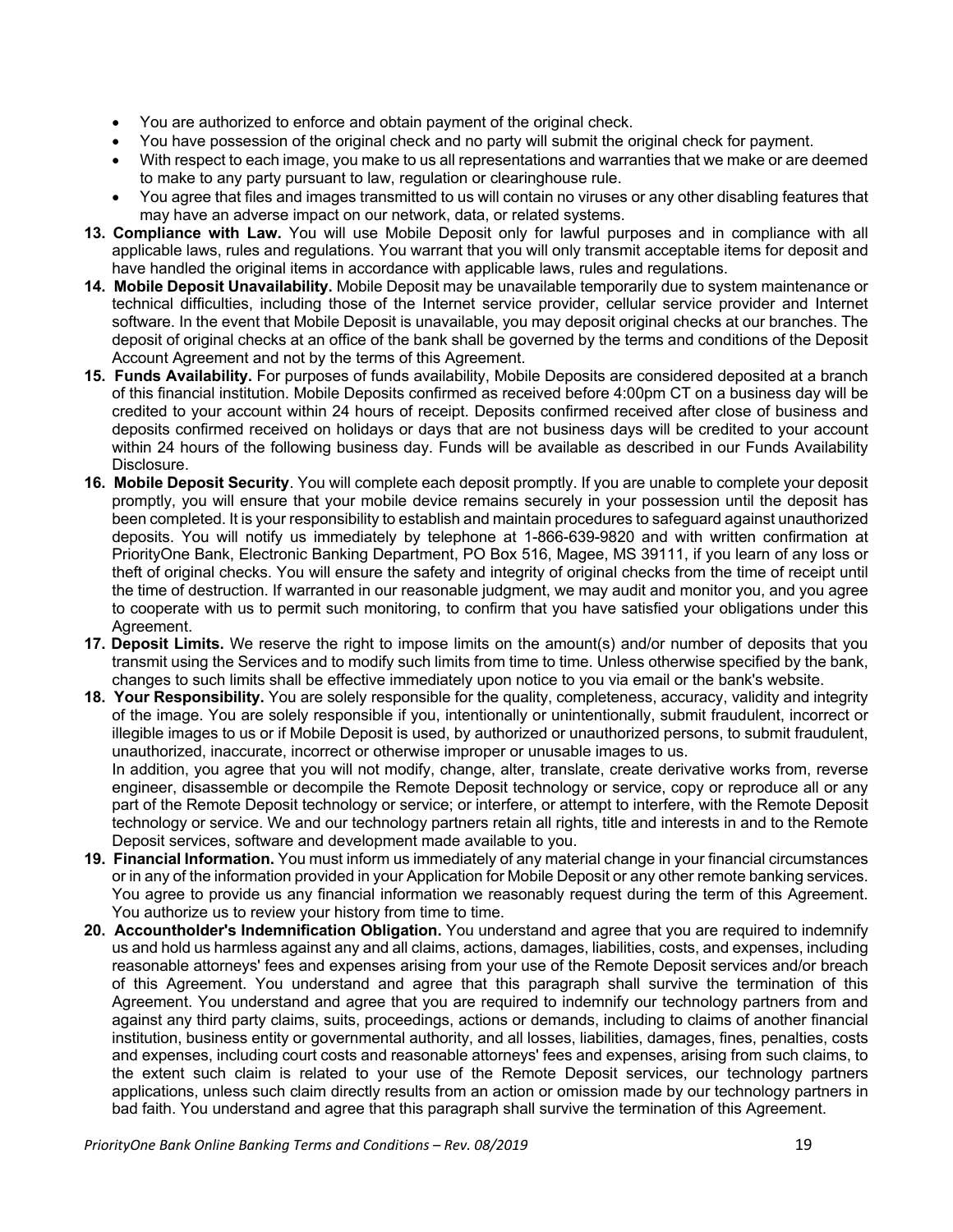DISCLAIMER OF WARRANTIES. YOU AGREE THAT YOUR USE OF ANY REMOTE BANKING SERVICE AND ALL INFORMATION AND CONTENT (INCLUDING THAT OF THIRD PARTIES) IS AT YOUR RISK AND IS PROVIDED ON AN "AS IS" AND "AS AVAILABLE" BASIS. WE DISCLAIM ALL WARRANTIES OF ANY KIND AS TO THE USE OF ANY REMOTE BANKING SERVICE, WHETHER EXPRESS OR IMPLIED, INCLUDING, BUT NOT LIMITED TO THE IMPLIED WARRANTIES OF MERCHANTABILITY, FITNESS FOR A PARTICULAR PURPOSE AND NONINFRINGEMENT. WE MAKE NO WARRANTY THAT ANY REMOTE BANKING SERVICE WILL MEET YOUR REQUIREMENTS OR WILL BE UNINTERRUPTED, TIMELY, SECURE, OR ERROR-FREE. WE MAKE NO WARRANTY THAT THE RESULTS THAT MAY BE OBTAINED WILL BE ACCURATE OR RELIABLE OR THAT ANY ERRORS IN ANY REMOTE BANKING SERVICE OR TECHNOLOGY WILL BE CORRECTED.

LIMITATION OF LIABILITY. YOU AGREE THAT WE WILL NOT BE LIABLE FOR ANY DIRECT, INDIRECT, INCIDENTAL, SPECIAL, CONSEQUENTIAL OR EXEMPLARY DAMAGES, INCLUDING, BUT NOT LIMITED TO, DAMAGES FOR LOSS OF PROFITS, GOODWILL, USE, DATA OR OTHER LOSSES INCURRED BY YOU OR ANY THIRD PARTY ARISING FROM OR RELATED TO THE USE OF, INABILITY TO USE, OR THE TERMINATION OF THE USE OF ANY REMOTE BANKING SERVICE, REGARDLESS OF THE FORM OF ACTION OR CLAIM (WHETHER CONTRACT, TORT, STRICT LIABILITY OR OTHERWISE), EVEN IF WE HAVE BEEN INFORMED OF THE POSSIBILITY THEREOF, EXCEPT AS OTHERWISE REQUIRED BY LAW.

### **OUT-OF-BAND AUTHENTICATION SMS TEXT MESSAGE TERMS OF USE**

- 1. Your wireless carrier's standard messaging rates apply to SMS correspondence. PriorityOne Bank does not charge for any content; however, downloadable content may incur additional charges from your wireless carrier. Please contact your wireless carrier for information about your messaging plan. Your carrier may impose message or charge limitations on your account that are outside of our control. All charges are billed by and payable to your Wireless Carrier.
- 2. You represent that you are the owner, or authorized user of the wireless device you use to receive the service, and that you are authorized to approve the applicable charges.
- 3. We will send you a message only once, and only with your explicit agreement as indicated by your continuation of the process flow.
- 4. We will not be liable for any delays or failures in your receipt of any SMS messages as delivery is subject to effective transmission from your network operator and processing by your mobile device. SMS message services are provided on an AS IS, AS AVAILABLE basis.
- 5. Data obtained from you in connection with this SMS service may include your mobile phone number, your carrier's name, and the date, time, and content of your messages and other information that you may provide. We may use this information to contact you and to provide the services you request from us, and to otherwise operate, develop, and improve the service. Your wireless carrier and other service providers may also collect data from your SMS usage, and their practices are governed by their own policies. We will only use the information you provide to the service to transmit your text message or as otherwise described in this document. Nonetheless, we reserve the right at all times to disclose any information as necessary to satisfy any law, regulation, or governmental request, to avoid liability, or to protect our rights or property. When you complete forms online or otherwise provide us information in connection with the service, you agree to provide accurate, complete, and true information.
- 6. The service as well as the content and materials received through the service are proprietary to us and our licensors, and is for your personal, non-commercial use only. You shall not damage, impair, interfere with, or disrupt the service or its functionality.
- 7. The service is available only in the United States.
- 8. We reserve the right to alter charges and/or these terms and conditions from time to time. We may suspend or terminate the service to you if we believe you are in breach of our terms and conditions. Your service is also subject to termination in the event your wireless service terminates or lapses. We may discontinue the service at any time.
- 9. If you have any questions, see the Contact Us Section on page 1 of this agreement.

# **ELECTRONIC STATEMENT CONSENT AND AUTHORIZATION**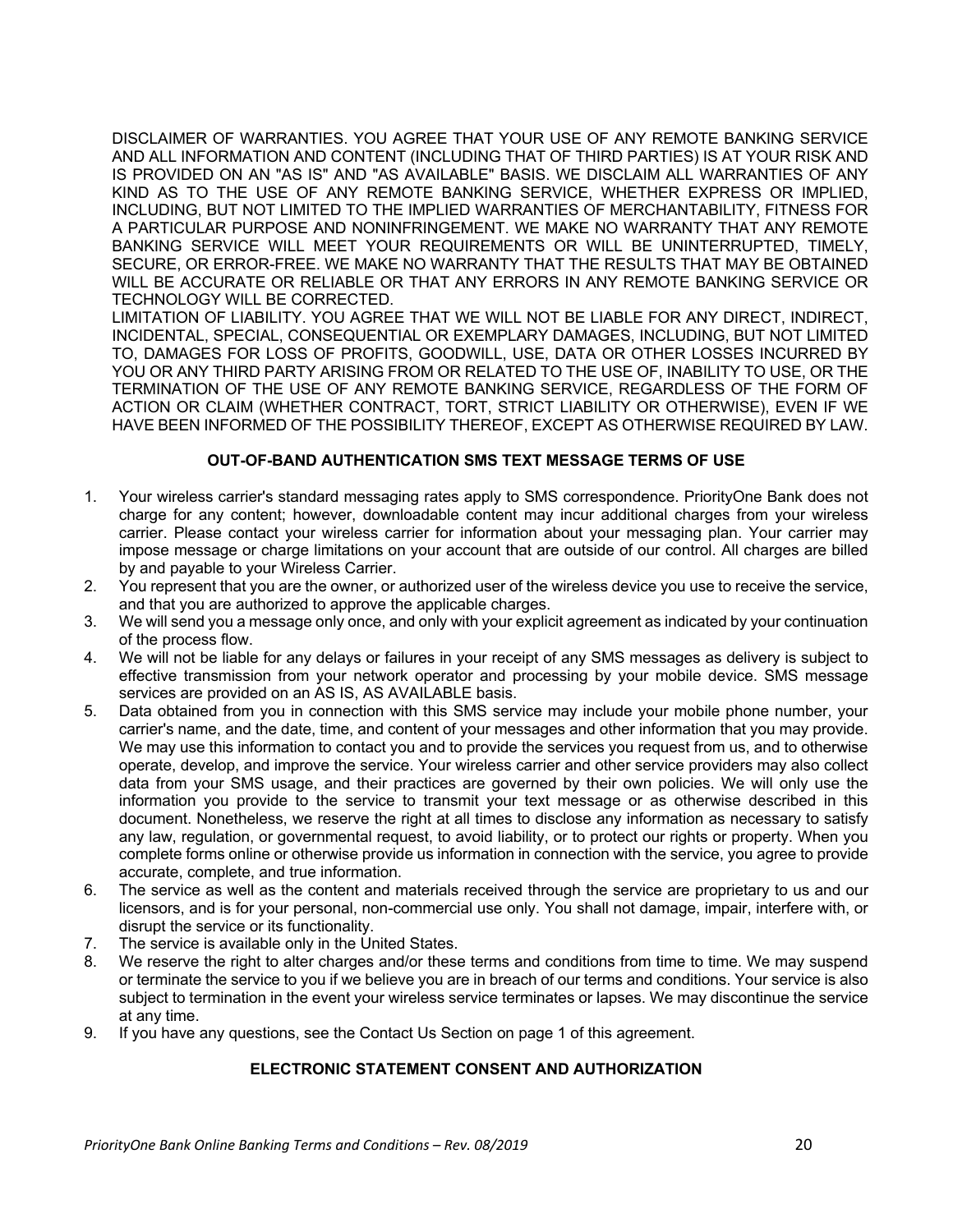In this Electronic Statement Consent and Authorization (the "Authorization"), the terms 'You', 'Your' and 'Yours' refer to all account holders. The word "Account" means accounts held at Bank, such as Checking and Savings accounts.

Please read this Authorization carefully and print or save a copy for your files. If you have trouble printing out, saving, or accessing this Authorization, the Terms of Use (as defined below), or future amendments to the Terms of Use, you may contact our Online Banking Support Department at 866-639-9820 to request paper copies at no charge.

If you want to receive electronic account statements ("Online Statements") **instead of statements sent to you by mail** (the "Service"), you shall first read and agree to all the terms and conditions ("Terms of Use") set forth in this Authorization. By clicking on the "ACCEPT" button, you will acknowledge your understanding of, and agreement to, the following Terms of Use:

- 1. You consent (initially and on an ongoing basis) to receive your account statement in electronic format on all checking and savings accounts listed online and authorize Bank to **electronically** deliver your account statement. You also consent to participate in the online enrollment process for the Service and to receive these Terms of Use electronically. Your consent will apply to the online enrollment process for Online Statements and the receipt of any amendment or updates to the Terms of Use, and any additional disclosures required by law, to be provided to you in electronic form. Notice of how you may access such amendments, updates, and additional disclosures required by law will be delivered to you at the e-mail address you have provided to Bank and will be made available at https://www.priorityonebank.com. Your agreement also permits the general use of electronic records and electronic signatures in connection with your use of the Service.
- 2. Upon your acceptance of the terms and conditions set forth in this Authorization, Bank will convert your account statement to **electronic statement delivery**. Accordingly, you will no longer receive an account statement by US Mail. If at any time you wish to discontinue receiving your account statement electronically, you may do so through the Customer Service tab, "Change Statement Delivery Method", within Personal Online Banking. Be aware that if you discontinue the electronic statement, you may be charged an electronic statement fee on your account if an electronic statement is a condition of your account or is otherwise required to avoid a monthly fee on your account.
- 3. Pursuant to this Authorization, your Online Statement will be available for you to access at your convenience. Your Online Statement will be available for your viewing, downloading or printing for a period of seven (7) years from the date that any such statement is made available to you. Bank will send you an electronic e-mail message to the e-mail address it has on file for you each time an Online Statement is made available online. **You shall be responsible for viewing your Online Statement in a timely manner to comply with any payment due dates, error resolution requirements and time periods**, or with any other terms and conditions of your accounts.
- 4. You will not be charged for the electronic delivery of your Online Statement pursuant to this Authorization. Bank reserves the right to charge you a fee if you request Bank to mail or otherwise provide you with a hardcopy of any account statement that already has been provided to you electronically. Please consult our account agreement and disclosure statement for a listing of our current fees, if any, associated with your request for copies of your statement.
- 5. To obtain access to your Online Statement, you need an Internet Service Provider (ISP) and a Web browser software program, such as Microsoft Internet Explorer, Google Chrome and Mozilla Firefox. If you are reading this consent through a personal computer and JavaScript-enabled Internet browser (such as Internet Explorer), you will be able to access your Online Statement without additional software.
- 6. You agree to maintain at least one valid, active e-mail address. You shall notify Bank within ten (10) business days of any change in your e-mail address by using any of these options: 1) call our Online Banking Support Department at (866) 639-9820, change your e-mail address by logging into Online Banking, click on Customer Service tab and then click on Manage Contact Information, or 3) come into any Bank office. Bank is not liable for any third party-incurred fees, other legal liability, or any other issues or liabilities arising from Online Statements or notifications sent to an invalid or inactive e-mail address or postal address that you have provided. Should Bank reasonably believe that you may not be receiving the e-mail messages that are being sent to your e-mail address notifying you of the availability of your Online Statement, we may cancel your use of the Service and begin sending you paper statements in the mail. (Any applicable account fees will apply.)
- 7. By accepting this agreement, you confirm that you meet the hardware and software requirements required for you to access Online Banking and to access, view and print your Online Statement as contemplated under this Authorization.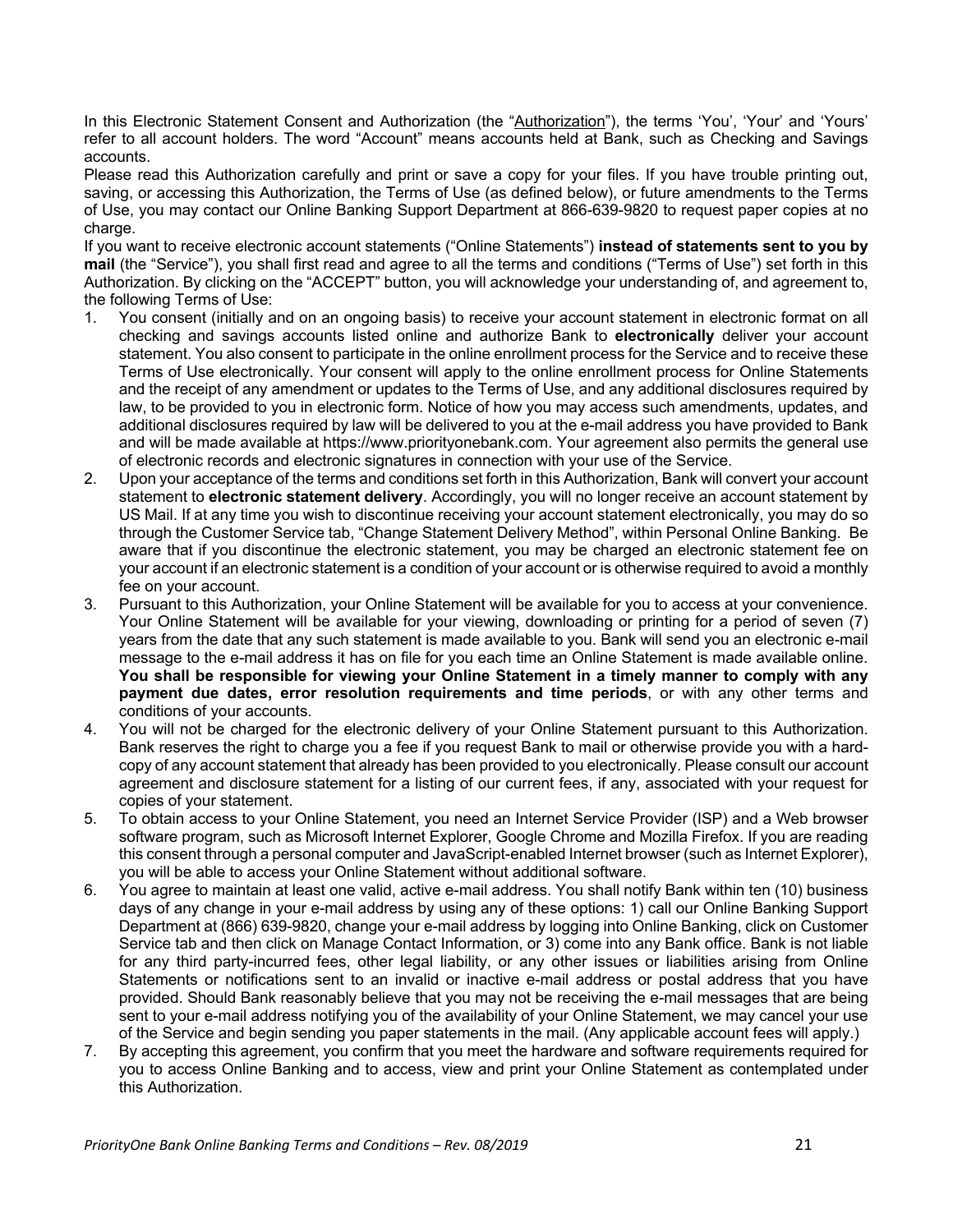- 8. Bank hereby reserves at all times the right in its sole and absolute discretion to approve of and/or deem whether any account or account holder is eligible for the services set forth in the Authorization.
- 9. Bank hereby reserves the right to terminate this Authorization and the Service and/or to cancel the ability of any account holder to access any Online Statement at any time without notice or as otherwise allowed by law. If Bank takes any such action, it shall make the necessary changes to allow for the delivery of any related account statement by mail or as otherwise provided under the original terms of the applicable account agreement and disclosure statement.
- 10. Bank hereby reserves the right in its sole and absolute discretion to limit the approval or availability of and the access to the services set forth in this Authorization to only the individual/s listed on the bank's records as the account holder/s of such accounts.
- 11. For accounts with multiple owners, only one account owner need enroll an account in the service. In accordance with the terms of the applicable account agreement and disclosure statement, all account owners will be bound by the decision of the account holder who enrolls in or cancels the service. If any account, which you have applied for and have been approved by Bank to receive Online Statements on, is a joint account, please be advised that only you will receive and be able to access the Online Statement for such account. Therefore, you are solely responsible for promptly and timely sharing any account statement or any statement related information provided thereon with your joint account holder as the need may be and/or as requested of you by any respective joint account holder.
- 12. Use of the Service is subject to all applicable federal, state, and local laws and regulations, and unauthorized use of the Service is strictly forbidden.
- 13. Bank has the right to amend these Terms of Use at any time. Any amendments to these Terms of Use will be effective when they are posted on https://www.priorityonebank.com or you have received an e-mail regarding the change.
- 14. These Terms of Use will be effective beginning the date you enroll in the Service and will continue to be effective until the Service is terminated by you or Bank. However, the provisions of these Terms of Use shall survive termination by either you or Bank.
- 15. Bank does not represent or warrant that you will have continuous or uninterrupted access to the Service, or that any of the functions of the Service will be error-free. The Service is provided to you "as is" and "as available," and Bank and its service providers make no representation or warranty relating to the Service, including, without limitation, its performance, availability, content, or functions. Your sole remedy for any failure or non-performance of the Service shall be for us to use commercially reasonable efforts to perform an adjustment or repair of the Service.
- 16. In no event will Bank or its officers, directors, employees, shareholders, parent company, subsidiaries, affiliates, agents, licensors, or third party service providers (the "Legal Entities") be liable for any consequential, indirect, incidental, special, or punitive damages, under any legal theory including, but not limited to, breach of contract or negligence, arising out of, in connection with, or related to these Terms of Use, use of the Service, or inability to use the Service, even if Bank has been advised of the possibility of such damages.
- 17. You acknowledge that under applicable law and the Bank account agreement and disclosure statement, you have certain time limits to review you bank statements and accompanying check images to report any forgeries, alterations, errors, or any other unauthorized withdrawals or transactions to Bank, and that your use of the Service will not alter or amend any of those limits. You agree that any time limits for reporting these matters will commence on the day that your Online Statement is made available for your review via Online Banking and you have received an e-mail from Bank informing you of its availability.
- 18. You agree to indemnify, defend, and hold harmless the Legal Entities from any third party claims, liability, damages and costs (including reasonable attorney's fees) arising from, related to, or in connection with your breach of these Terms of Use, any fraud committed by you, your violation of any law or rights of a third party, your use of the Service, or use of your account by any third party. Bank reserves the right, at its own expense, to assume the exclusive defense of any matter subject to indemnification by you, and you agree to cooperate with Bank in such defense. You agree that you will not settle any action or claims on Bank's behalf without the prior written consent of Bank.
- 19. These Terms of Use will be construed in accordance with the laws of the State of Mississippi. Jurisdiction and venue for actions relating to the service and the Terms of Use shall be the state and federal courts located in or near Magee, Mississippi, in Simpson County.

# **REGULATION E – ERROR RESOLUTION**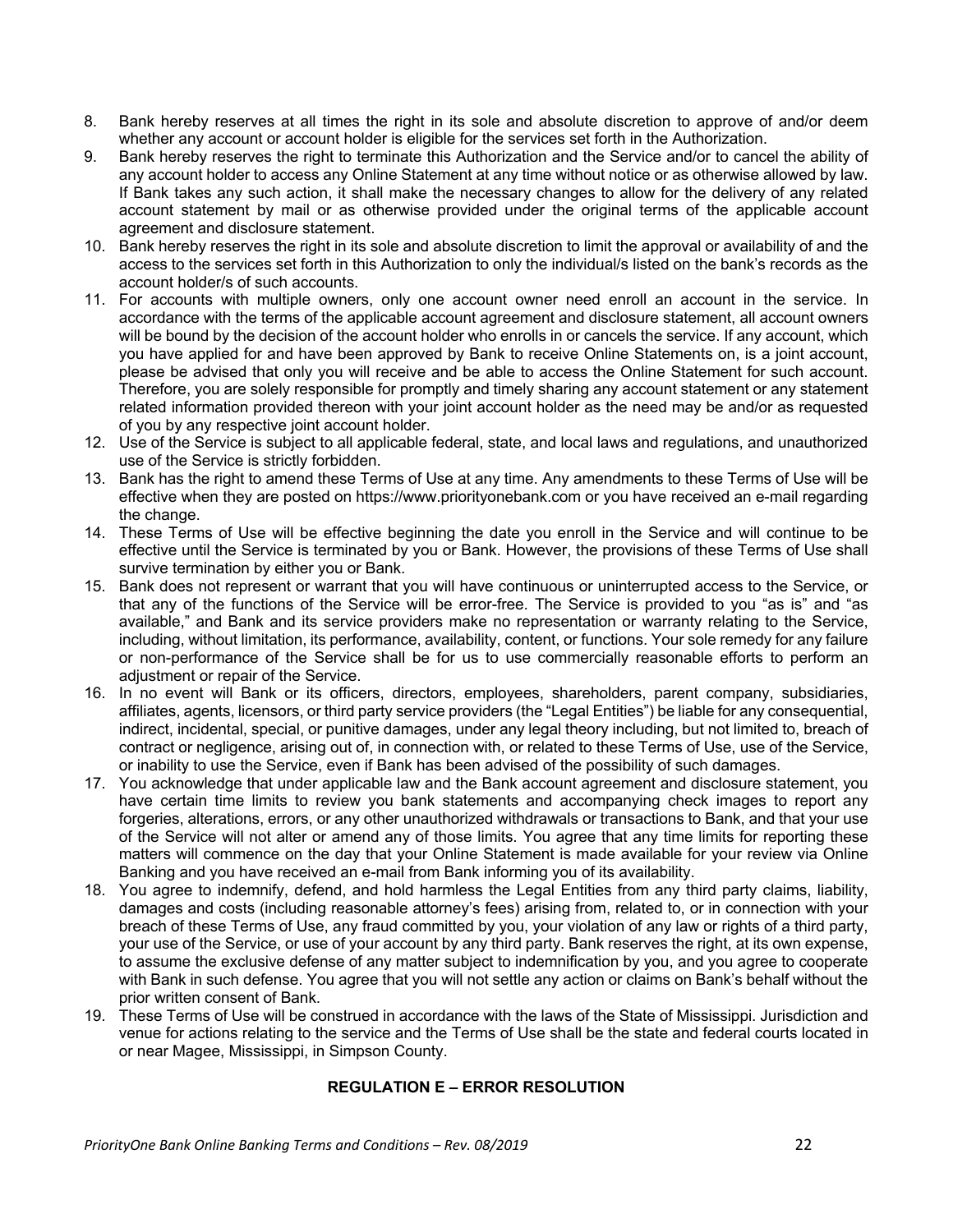Please examine immediately and report if incorrect. If no reply is received within 10 days, the account will be considered correct.

In Case of Errors or Questions About Your Electronic Transfers

TELEPHONE US OR WRITE US AT ONE OF THE ADDRESSES BELOW as soon as you can, if you think your statement or receipt is wrong or if you need more information about a transfer listed on the statement or receipt. We must hear from you no later than 60 days after we sent you the FIRST statement on which the error or problem appeared.

- 1. Tell us your name and account number.
- 2. Describe the error or the transfer you are unsure about and explain as clearly as you can why you believe there is an error or why you need more information.
- 3. Tell us the dollar amount of the suspected error.

We will investigate your complaint and will correct any error promptly. If we take more than 10 business days to do this, we will credit your account for the amount you think is in error; so that you will have the use of the money during the time it takes us to complete our investigation.

| <b>Magee Retail Office</b><br>P O Box 219<br>Magee MS 39111<br>601-849-4690                      | <b>Mendenhall Office</b><br>P. O. Box 186<br>Mendenhall, MS<br>39114<br>601-847-3770 | <b>Collins Office</b><br>P. O. Box 1689<br>Collins, MS 39428<br>601-765-8241              | <b>Seminary Office</b><br>P. O. Box 97<br>Seminary, MS 39479<br>601-722-3717                     | <b>Morton Office</b><br>P. O. Box 590<br>Morton, MS 39117<br>601-732-6106        |
|--------------------------------------------------------------------------------------------------|--------------------------------------------------------------------------------------|-------------------------------------------------------------------------------------------|--------------------------------------------------------------------------------------------------|----------------------------------------------------------------------------------|
| <b>Pelahatchie Office</b><br>P. O. Box 539<br>Pelahatchie, MS<br>39145<br>601-854-5282           | <b>Brandon Office</b><br>P. O. Box 909<br>Brandon, MS 39043<br>601-825-0141          | <b>Pearl Office</b><br>3480 Hwy 80 East<br>Pearl, MS 39208<br>601-939-5566                | <b>Hattiesburg Office</b><br>P. O. Box 18409<br>Hattiesburg, MS<br>39404<br>601-261-0053         | <b>Richland Office</b><br>P. O. Box 180453<br>Richland, MS 39218<br>601-420-0466 |
| <b>Ridgeland Office</b><br>201 Northlake Ave<br>Suite 101<br>Ridgeland, MS 39157<br>601-414-2100 | <b>Civic Center Office</b><br>P. O. Box 1689<br>Collins, MS 39428<br>601-921-4080    | <b>Magee Lending</b><br><b>Center</b><br>P. O. Box 516<br>Magee, MS 39111<br>601-849-3311 | <b>Bellevue Office</b><br>P.O. Box 18409<br>Hattiesburg MS 39404 Magee, MS 39111<br>601-475-1654 | <b>Operations Center</b><br>P. O. Box 516<br>601-849-6434                        |

#### **Flowood Office**

3500 Lakeland Dr Flowood MS 39232 601-487-1600

#### **PERSONAL FINANCE MANAGER USER AGREEMENT**

The Personal Finance Manager User Agreement for PriorityOne Bank (the Company) explains the terms and conditions governing the use of Personal Finance Manager Services (the "PFM Services" or "Service"). This agreement supplements the Deposit Account Agreement and Terms and Conditions, Online Banking Service Agreement and Disclosures and any other agreement between you and PriorityOne Bank.

#### **The Company Provides No Warranty**

YOUR USE OF PERSONAL FINANCE MANAGER SERVICES IS AT YOUR SOLE RISK. PFM SERVICES IS PROVIDED ON AN "AS IS" AND "AS AVAILABLE" BASIS. WE EXPRESSLY DISCLAIM ALL WARRANTIES OF ANY KIND AS TO PFM SERVICES, WHETHER EXPRESS OR IMPLIED, INCLUDING BUT NOT LIMITED TO THE IMPLIED WARRANTIES OR MERCHANTABILITY, FITNESS FOR A PARTICULAR PURPOSE AND NON-INFRINGEMENT. WE DO NOT GUARANTEE THAT YOUR ACCESS TO THE PFM SERVICES WILL BE UNINTERRUPTED, ERROR FREE OR SECURE.

#### **Limitation of Liability**

WE WILL NOT BE LIABILE FOR ANY DIRECT, SPECIAL, INDIRECT, PUNITIVE OR CONSEQUENTIAL DAMAGES, INCLUDING WITHOUT LIMITATION LOST PROFITS OR REVENUES RESULTING FROM YOUR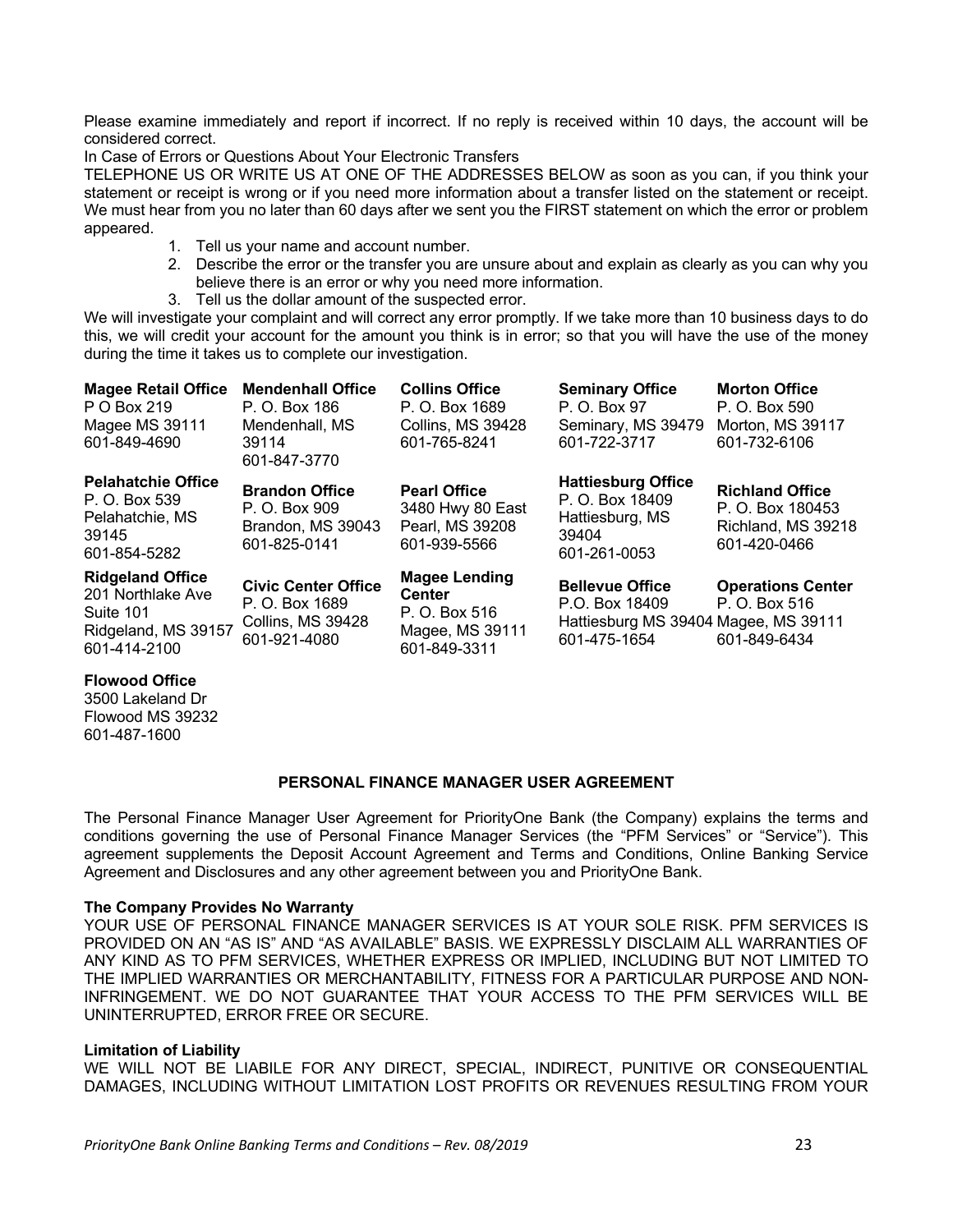### USE OR INABILITY TO USE PFM SERVICES, EVEN IF WE ARE ADVISED IN ADVANCE OF THE POSSIBILITY OF DAMAGES.

### **Provide Accurate Information**.

You, the end user, agree to provide true, accurate, current and complete information about yourself and your accounts maintained at other web sites and you agree to not misrepresent your identity or your account information. You agree to keep your account information up to date and accurate.

#### **Proprietary Rights**.

You are permitted to use content delivered to you through the service only on the service. You may not copy, reproduce, distribute, or create derivative works from this content. Further, you agree not to reverse engineer or reverse compile any of the service technology, including but not limited to, any Java applets associated with the service.

### **Content You Provide.**

You are licensing to Company and its service providers, including FIS and/or Yodlee, Inc. ("Yodlee") — Company, FIS, and/or Yodlee may be collectively referred to in this Agreement as "we" or "us" — any information, data, passwords, materials or other content (collectively, "Content") you provide through or to the service.

We may use, modify, display, distribute and create new material using such Content to provide the service to you. By submitting Content, you automatically agree, and promise that the owner of such Content has expressly agreed that, without any particular time limit, and without the payment of any fees, we may use the Content for the purposes set out above. As among us, Company owns your confidential account information.

### **Third Party Accounts**.

By using the service, you authorize us to access third-party Internet sites designated by you, on your behalf, to retrieve information requested by you, and to register for accounts requested by you. For all purposes hereof, you hereby grant us a limited power of attorney, and you hereby appoint us as your true and lawful attorney-in-fact and agent, with full power of substitution and re-substitution, for you and in your name, place and stead, in any and all capacities, to access third-party Internet sites, servers or documents, retrieve information, and use your information, all as described above, with the full power and authority to do and perform each and every act and thing requisite and necessary to be done in connection with such activities, as fully to all intents and purposes as you might or could do in person.

YOU ACKNOWLEDGE AND AGREE THAT, WHEN WE ACCESS AND RETRIEVE INFORMATION FROM THIRD-PARTY SITES, WE ARE ACTING AS YOUR AGENT, AND NOT THE AGENT OR ON BEHALF OF THE THIRD PARTY. You agree that third party account providers shall be entitled to rely on the foregoing authorization, agency and power of attorney granted by you. You understand and agree that the service is not endorsed or sponsored by any third-party account providers accessible through the service.

# **DISCLAIMER OF WARRANTIES. YOU EXPRESSLY UNDERSTAND AND AGREE THAT**:

YOUR USE OF THE SERVICE AND ALL INFORMATION, PRODUCTS AND OTHER CONTENT (INCLUDING THAT OF THIRD PARTIES) INCLUDED IN OR ACCESSIBLE FROM THE SERVICE IS AT YOUR SOLE RISK. THE SERVICE IS PROVIDED ON AN "AS IS" AND "AS AVAILABLE" BASIS. WE EXPRESSLY DISCLAIM ALL WARRANTIES OF ANY KIND AS TO THE SERVICE AND ALL INFORMATION, PRODUCTS AND OTHER CONTENT (INCLUDING THAT OF THIRD PARTIES) INCLUDED IN OR ACCESSIBLE FROM THE PFM SERVICES, WHETHER EXPRESS OR IMPLIED, INCLUDING, BUT NOT LIMITED TO THE IMPLIED WARRANTIES OF MERCHANTABILITY, FITNESS FOR A PARTICULAR PURPOSE AND NONINFRINGEMENT. WE MAKE NO WARRANTY THAT:

(i) THE PFM SERVICES WILL MEET YOUR REQUIREMENTS,

(ii) THE PFM SERVICES WILL BE UNINTERRUPTED, TIMELY, SECURE, OR ERROR-FREE,

(iii) THE RESULTS THAT MAY BE OBTAINED FROM THE USE OF THE PFM SERVICES WILL BE ACCURATE OR RELIABLE,

(iv) THE QUALITY OF ANY PRODUCTS, SERVICES, INFORMATION, OR OTHER MATERIAL PURCHASED OR OBTAINED BY YOU THROUGH THE SERVICE WILL MEET YOUR EXPECTATIONS, OR